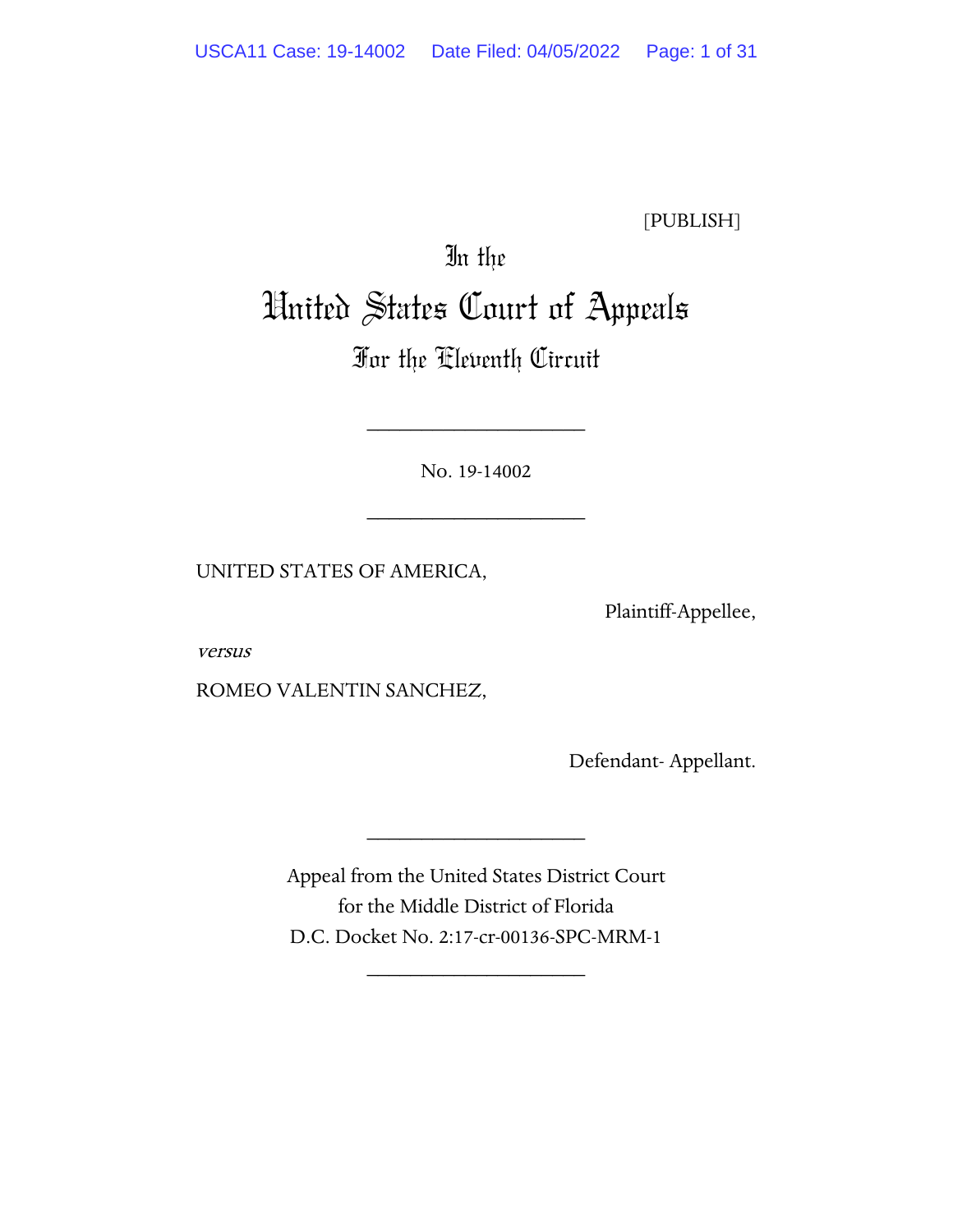Before BRANCH, GRANT, and ED CARNES, Circuit Judges.

# ED CARNES, Circuit Judge:

After a five-day trial, a jury found Romeo Valentin Sanchez guilty of seven counts involving sex crimes against minors. The district court sentenced him to his guidelines sentence of life imprisonment plus a consecutive ten-year mandatory minimum. That consecutive part of his sentence was based on his conviction for committing a felony crime involving a minor while he was already registered as a sex offender.

He challenges the denial of his motion to suppress evidence obtained from his two cell phones. He also raises various challenges to his sentence. None of his challenges has merit.

# I.

In March 2017 a woman contacted the Cape Coral, Florida police and reported that her twenty-nine-year-old former boyfriend, Romeo Sanchez, was having sex with her little sister CP, who was 14 years old.<sup>1</sup>

# A.

The family had begun to suspect that something was wrong when CP received a late-night call on her cell phone while the family was watching a movie at home. Her father answered and told

<span id="page-1-0"></span><sup>&</sup>lt;sup>1</sup> This minor victim is referred to in the record by three initials, but to further protect her identity we have shortened it to two.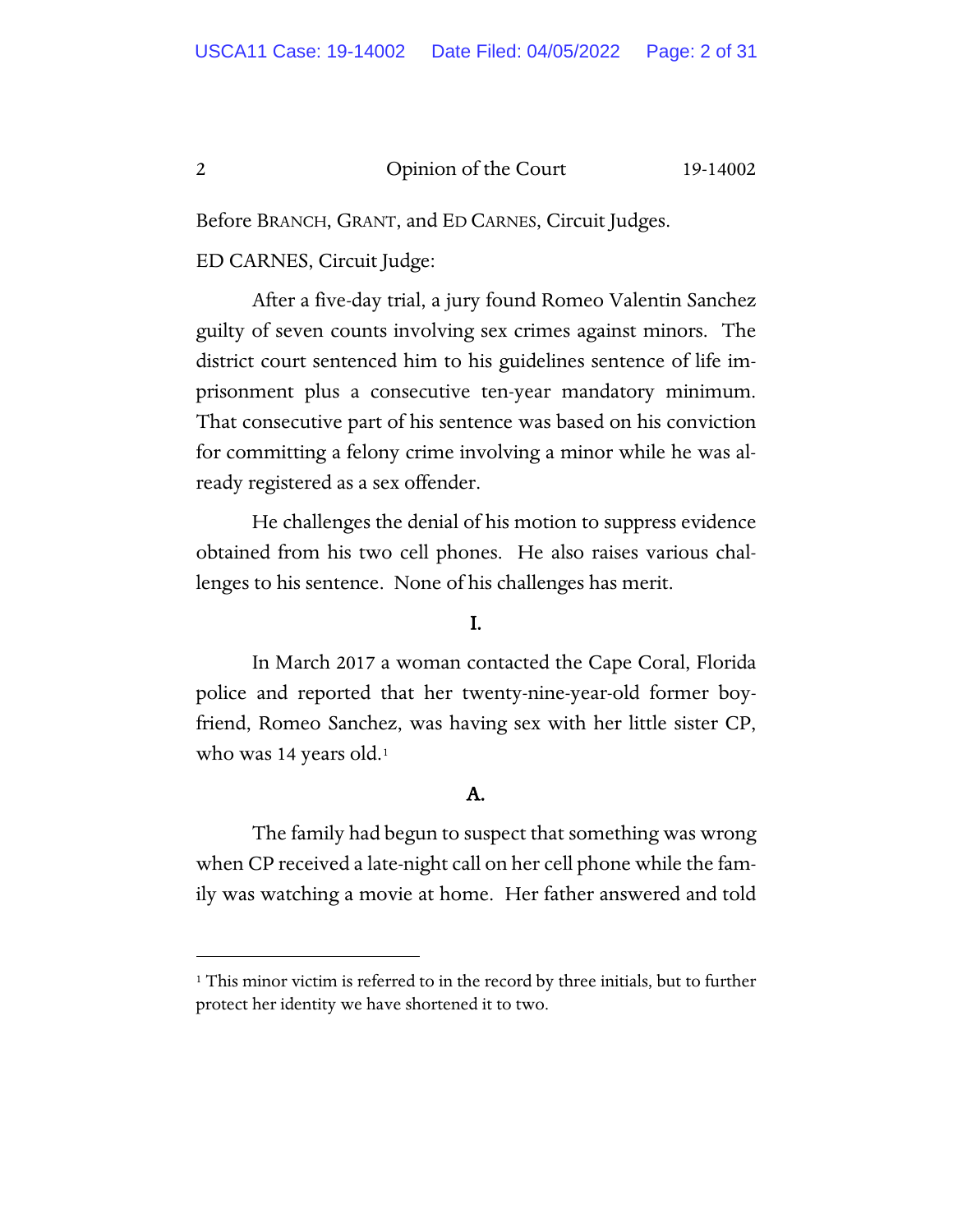the caller that the phone belonged to a fourteen-year-old, who shouldn't be getting late-night calls. The next day, CP's family took her phone and discovered that Sanchez had been the late-night caller.

They also discovered pornographic photographs and videos of CP that she had sent to Sanchez. CP admitted to her family she had been communicating with him through several social media applications and at his request had sent him nude photographs and videos of herself. She also admitted that they had sex.

After CP's family informed the police about what was happening, a detective went to their house to investigate and to seize her phone as evidence. As part of the investigation, the detective interviewed a neighbor who said that he had seen CP leaving her house in the night and getting picked up by someone driving a Ford Mustang. That was the kind of car that Sanchez drove.

CP was interviewed at the Children's Advocacy Center. She said Sanchez had asked her to send him nude pictures of herself using the "Kik" messenger app, and she had complied with his request. She also had agreed to meet him at her house to have sex while her parents weren't home. Sanchez came to her house at about 9:00 at night. She lost her virginity to him. She said that the sex was painful, and that Sanchez had ejaculated on her face.

Over the next seven months, Sanchez used various apps to ask on a daily basis for CP to send him pornographic images of herself. She complied by sending him pictures of her breasts, vagina,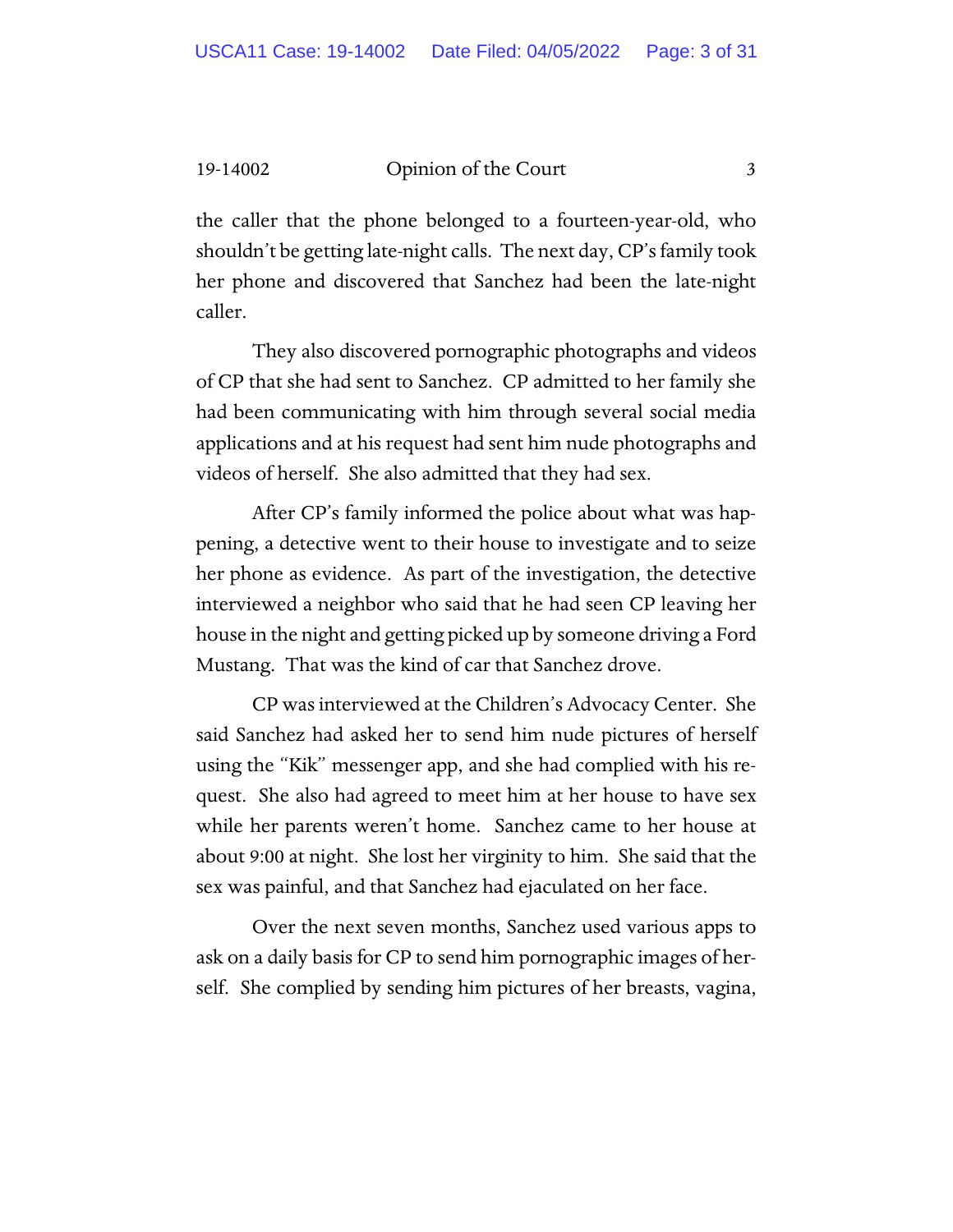and buttocks. He also asked her to record and send nude videos of herself, specifying various acts he wanted the videos to depict. She complied. Sanchez asked her to record herself inserting a toothbrush into her vagina. When she told him that it would be painful, he replied, "I like seeing you in pain." She complied and sent him the video. During the time he was requesting and receiving child pornography from CP, Sanchez sent her two photographs of his penis, but he instructed her to delete those photos, and she complied.

During her Children's Advocacy Center interview, CP described other occasions when she and Sanchez had sex. She recounted that each time they had sex, he ejaculated on her face, in her mouth, or on her breasts. He told her not to tell anyone about them having sex or he would go to jail. One conversation that CP had with a friend indicated that Sanchez had impregnated CP and that her parents would be angry when they found out. But CP miscarried.

Detectives searched CP's cell phone and the social media apps on it and found that she had "friends" named "romeo Valentine" and "romeo2magic." Under each name, they found images of CP's breasts and face that had been sent to Sanchez. They also found evidence that she had sent sexually explicit images to "other males," and she admitted that she had done so.

The search of CP's phone revealed that on February 26, 2017, she had sent a Snapchat message to Sanchez, trying to end their "relationship," and telling him that he made her feel like "a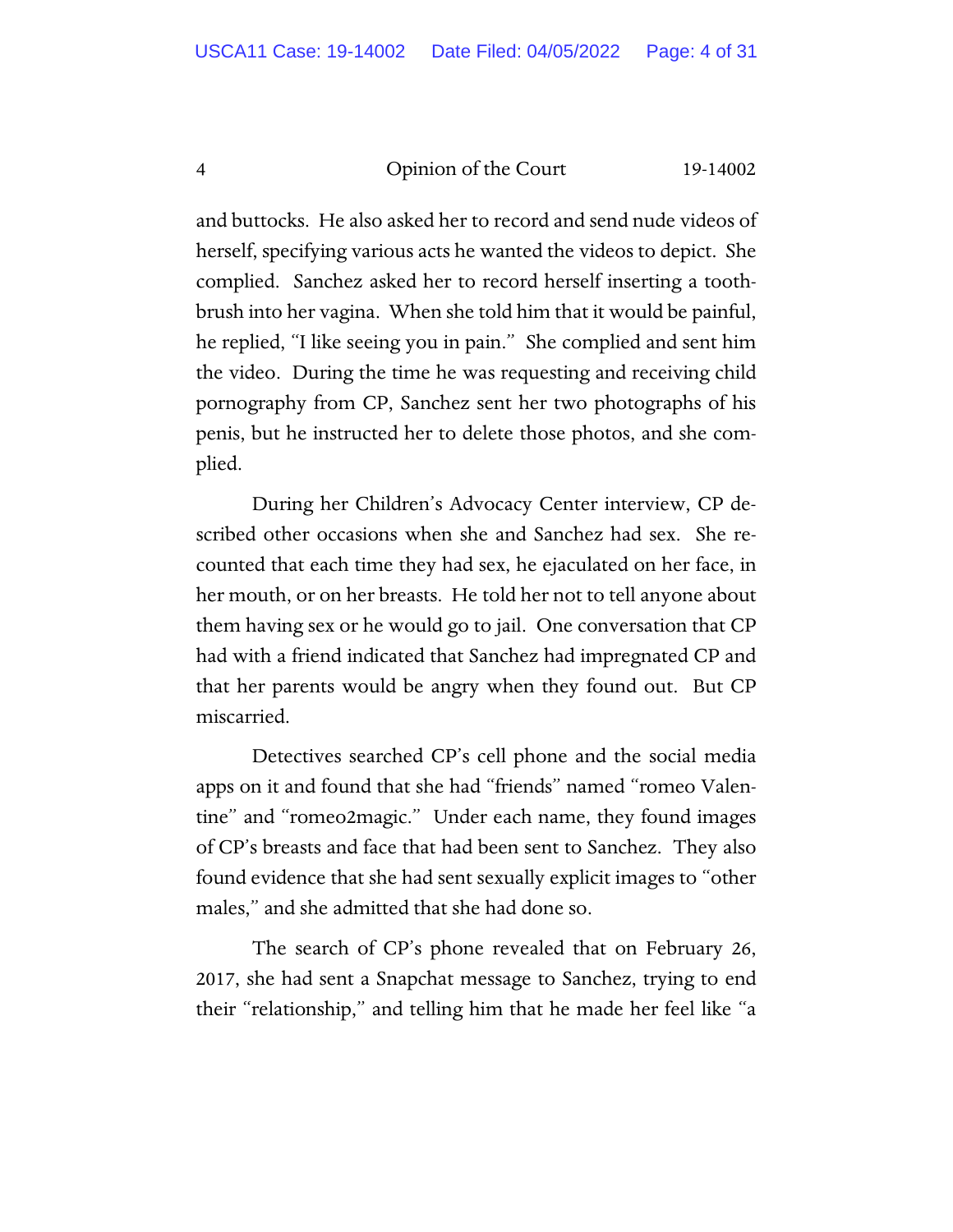whore where you put your dick." Sanchez responded by sending her his cell phone number. Phone records showed there were incoming calls and text messages from Sanchez on CP's phone.

The subscriber information for the social media applications that CP had used to communicate with Sanchez showed that they were associated with an internet protocol address registered to Sanchez's residence. That address matched the one for his Florida driver's license and for his registration on the State Sexual Offender Registry. He was on the registry because in 2011, while serving in the Air Force, he had an Article 120 military conviction for indecent conduct. It involved his sending over the internet photos of his exposed penis and of a woman's bare breasts and buttocks to a 13 year-old girl.

As part of their investigation, detectives conducted a controlled call between CP and Sanchez. After she and Sanchez exchanged greetings, she told him that her parents had found out about their relationship. After that, "Sanchez changed his tone, appearing to be confused, claiming he believed the call was from someone else." He ended the call.

The next day, Detectives Hicks and Mino, Sergeant Kaye, and Officer Mills from the Cape Coral Police Department went to Sanchez's house with a warrant to seize his phone. (We'll call it Phone 1 to distinguish it from a second phone, which we'll call Phone 2, that officers seized later when they arrested Sanchez at the restaurant where he worked.) Sanchez came out to the driveway to speak with the officers. He told them he lived at the house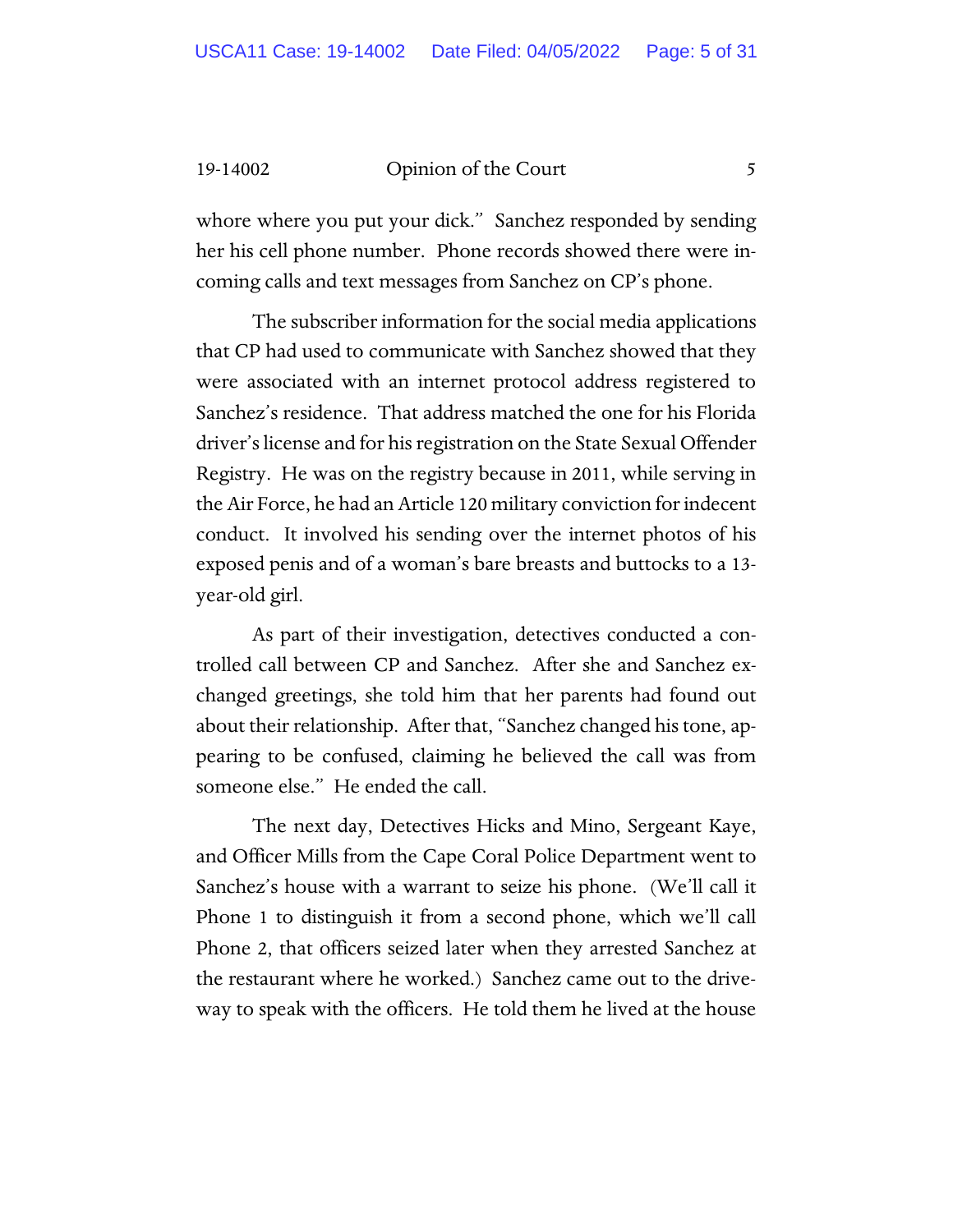with his parents, and admitted that he had dated CP's older sister (although he said he knew her by a different name), but he denied having had sex with CP. He denied nearly everything they asked about CP, including having spoken with her during the controlled call. He said "everyone" had access to his phone, and he didn't lock it. The detectives told Sanchez that, based on their investigation, they thought he was lying to them.

Sanchez asked if he was being arrested, and Detective Hicks said no. Sanchez asked if he needed to get a lawyer, and Hicks said he could not give legal advice. The detectives showed Sanchez a copy of the search warrant for Phone 1. When he questioned the electronic signature of the judge, the detectives told him that the warrant was valid and that they were there to seize the phone. Detective Hicks said they were going to arrest Sanchez if he didn't turn over the phone. Sanchez replied, "I'm fine giving you my phone."

Sanchez "grabbed at his pocket," causing Detective Hicks to think that he might have a weapon or try to "wipe" evidence from the phone; he patted Sanchez's pocket to see if there was a weapon or the phone in it. There wasn't.

While Sanchez was speaking with the detectives, his parents returned home. Sergeant Kaye approached them and told them that their son was being questioned as part of an investigation. Later, they came over to where the detectives were speaking with Sanchez. At that point, Sanchez and the detectives were discussing the warrant for seizing the phone, and Sergeant Kaye proposed that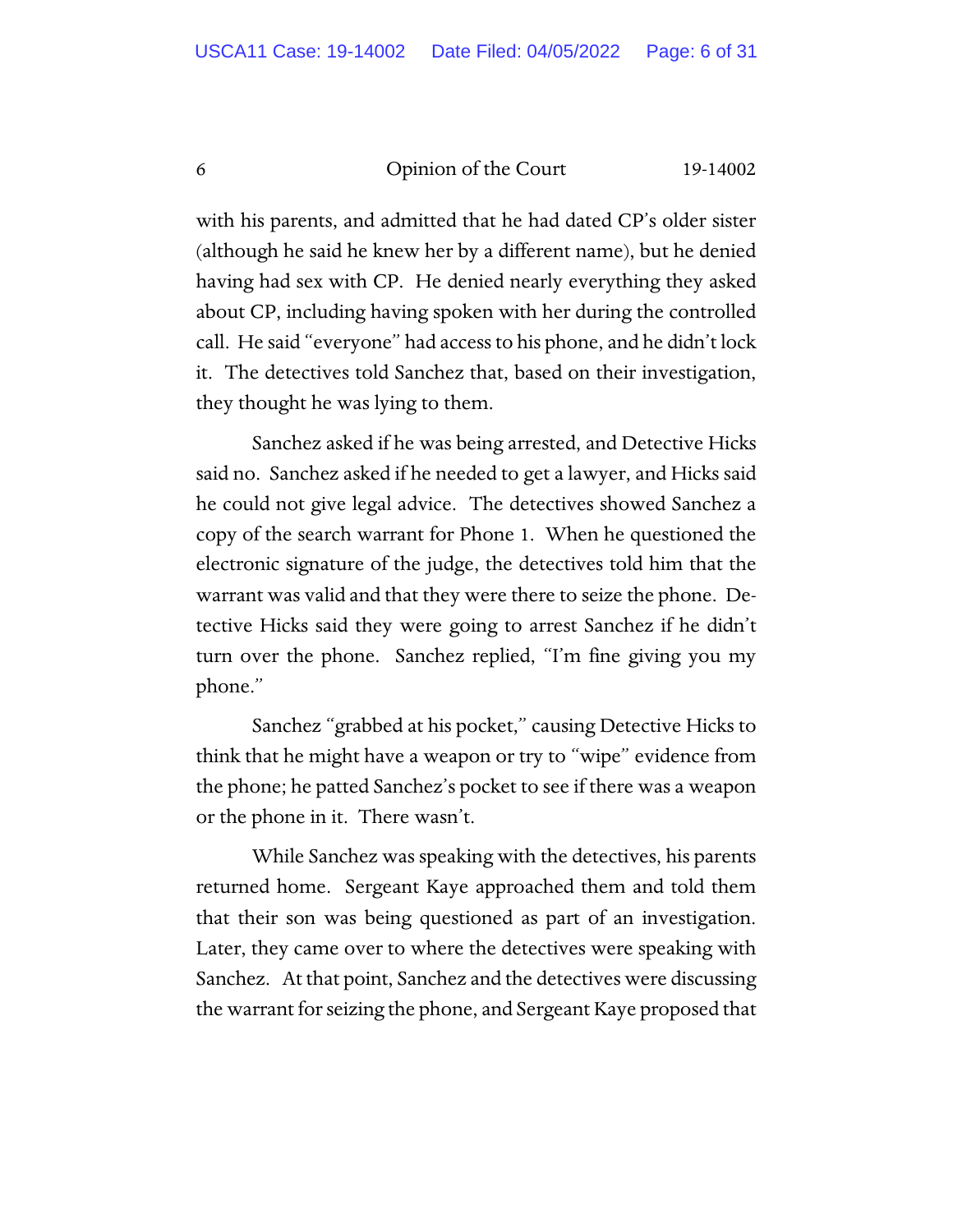Sanchez's parents get the phone. Sanchez said that his parents knew where the phone was located and said it was in his room. A transcript of the interview shows that an unidentified officer said: "So let's just grab that one," referring to the phone, "and we'll  $-$ I'll go in with you [Sanchez's mother]. That way nobody gets all nervous when you go in the house."

Sergeant Kaye later testified that Sanchez's mother had agreed to get the phone from the house, and he went in with her to get it. The sergeant didn't recall whether her consent was verbal or nonverbal, but he testified that he would not have entered the house without her permission. The district court found his testimony was credible.

Sergeant Kaye testified that he accompanied Sanchez's mother to get the phone "for safety purposes and to ensure that the phone was not tampered with." She led him to an unlocked bedroom where the phone was located, and he could not recall who picked up the phone, but they were in the home just a few minutes, and after they had retrieved the phone, the officers left. They did not arrest Sanchez at that time.

A forensic search of Phone 1 revealed 27 calls between Sanchez and CP, ranging in length from three seconds to four hours. Forensic examinations of CP's and Sanchez's phones uncovered chat conversations about their sexual relationship as well as nude images and videos of CP that she had sent Sanchez. There was a total of 18 videos of CP, each one less than 10 seconds long. Some of the 18 videos depicted the young girl inserting a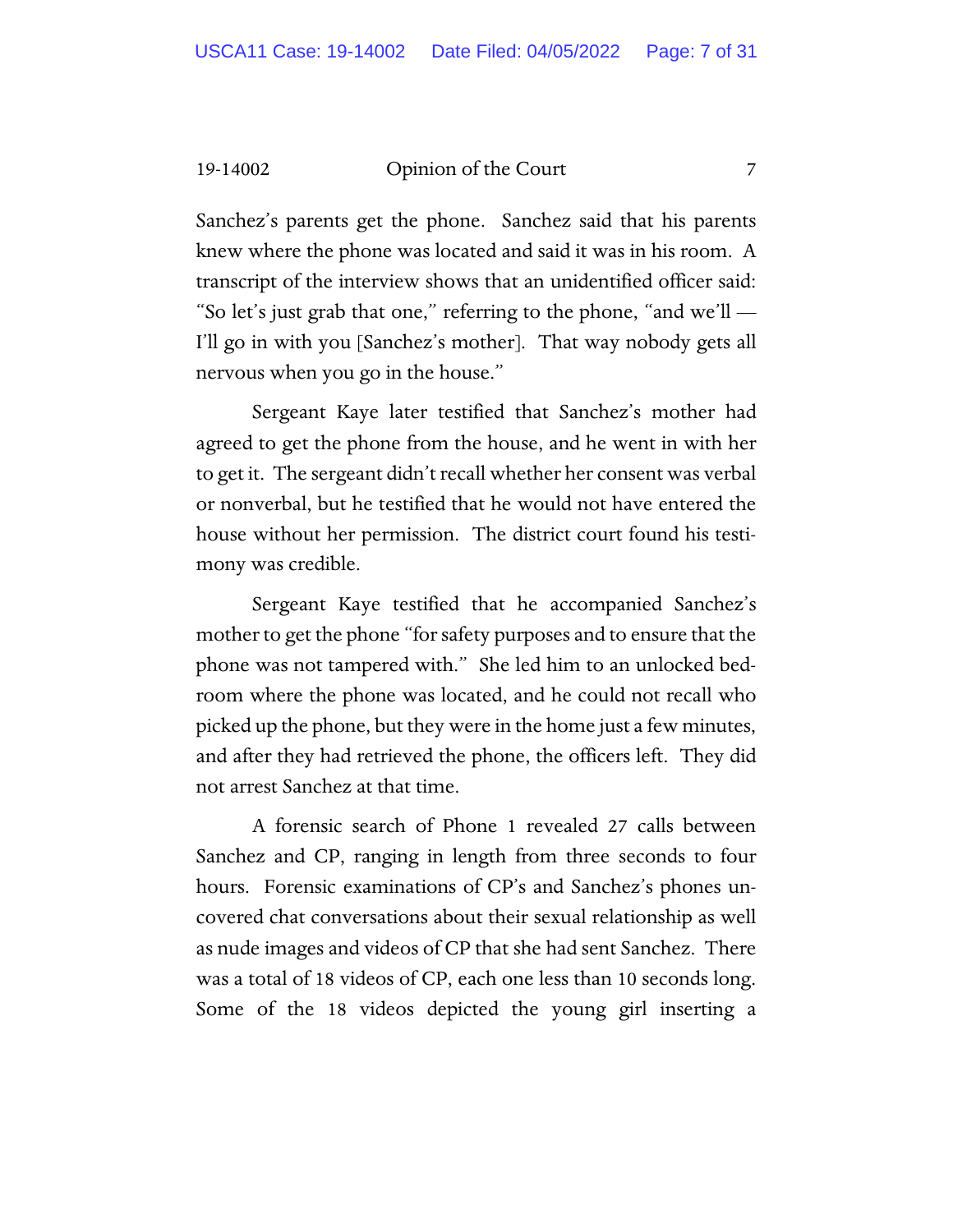toothbrush into her vagina, inserting a curling iron into her vagina, grabbing her breasts, and other acts of that sort. One video had a "text bar" that said, "I hate videos."

A few months after the officers seized Phone 1, Detective Hicks and another officer, who was wearing a body camera, arrested Sanchez at his workplace, Carrabba's Italian Grill. When Sanchez retreated to a back room as they came in, they followed him. He tried to conceal his phone (Phone 2) in the kitchen and said it belonged to the restaurant, but after verifying that the restaurant didn't provide Sanchez with a phone, the detective seized it.

#### B.

The search of Phone 2 produced evidence of another childvictim, AP, a 14-year-old girl with whom Sanchez had communicated through the Kik messenger application.[2](#page-7-0) There were pornographic images of her that AP had sent to Sanchez using the app, including an image of AP lifting her shirt and exposing her breasts. The username that had received the messages was "thatboygian," purportedly "Gian King," a 13-year-old Asian boy. But it was actually Sanchez using a fake identity to communicate with AP.

The conversations on Phone 2 between AP and Sanchez (posing as Gian King) started late on the night of May 26, 2017,

<span id="page-7-0"></span><sup>&</sup>lt;sup>2</sup> Like CP, the minor victim AP is referred to in the record by three initials, and to further protect her identity, we have shortened it to two. AP is not related to CP.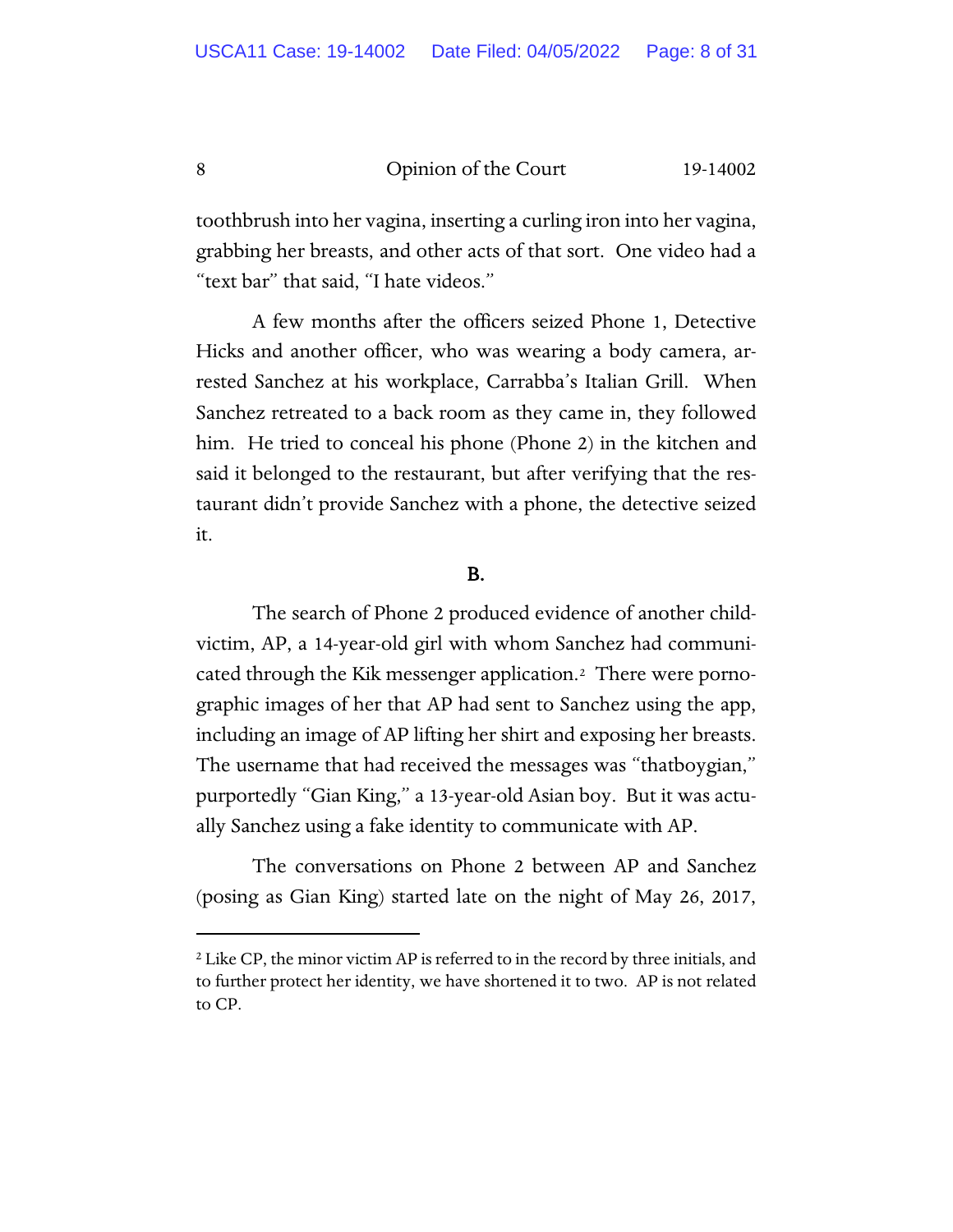which was *after* the officers had come to Sanchez's house and told him about the investigation involving CP and had seized Phone 1. In conversations over the course of a few days, Romeo Sanchez (posing as Gian King) told AP that "Romeo" told him she was "cool," and that she wanted to talk to him (Gian). "Gian" asked her to send him sexually explicit videos, and she complied. Sanchez (as the fictitious 13-year-old Gian) said he wanted to take her virginity. He also said that because he had a small penis, he wanted AP to have sexual intercourse with Sanchez instead of him so that she would be "satisfied." He asked her to record a video showing "everything," and she complied. Sanchez (as Gian) said he liked to watch someone "he loves" having sex with another man and urged AP to have sex with Sanchez because "he is trusted." Later that afternoon, Sanchez (as himself) exchanged messages with AP, and she complained about "Gian King" and said Gian had acted "inappropriate." Sanchez apologized for trying to set them up.

On July 14, 2017, about a month after Sanchez's arrest and the search of Phone 2, detectives met with AP and her family at their home. AP identified herself in the photos from Sanchez's Phone 2. She said that she had met Sanchez on May 14, 2017, when she and her family dined at Carrabba's where he was their server. Sanchez, who had a mobile nail service, offered to paint AP's and her family's nails at their home, and the family agreed. He came to their home and did their nails on May 25, 2017, which was the day before Sanchez's communications (as Gian King) began with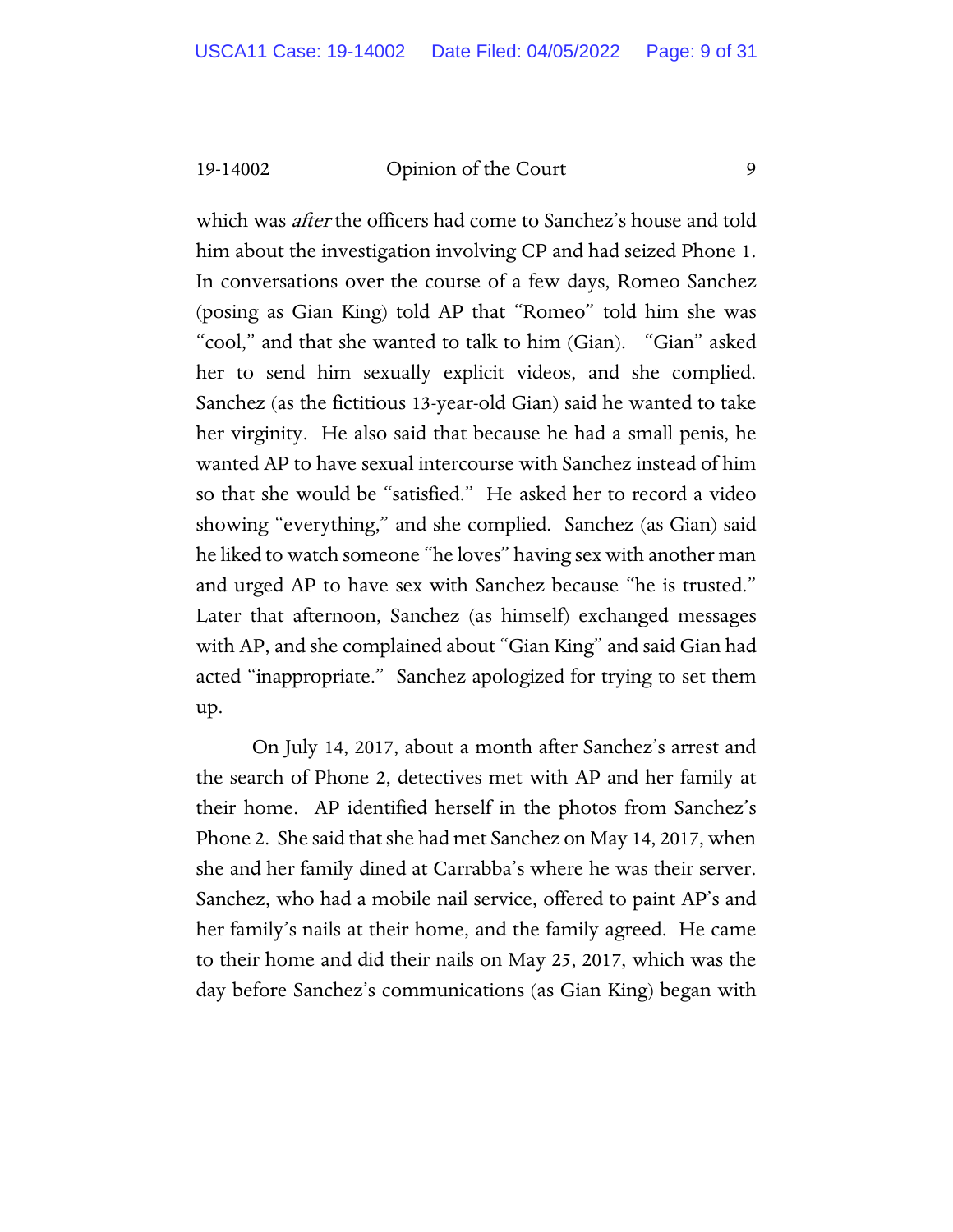AP. AP's parents agreed to let the detectives seize her phone, and they did.

AP was later interviewed at the Children's Advocacy Center. She disclosed that she had told Sanchez that she was attracted to men with Asian or Korean appearance, and he had suggested that she contact a family friend of Asian descent, "Gian King." The day after he painted AP's family's nails, he convinced AP to download "What'sApp" and provided a screen name for "Gian." AP's phone and Sanchez's phone combined contained six photos and two videos of her engaged in sexual conduct; the videos were each less than 13 seconds long. AP never had sex with Sanchez.

# C.

A grand jury returned a seven-count superseding indictment against Sanchez. It charged him with two counts of enticing a minor to engage in sexual activity, in violation of 18 U.S.C.  $\S$  2422(b) (count one for CP and count four for AP); two counts of enticing a minor to engage in sexually explicit conduct in order to produce child pornography, in violation of 18 U.S.C. § 2251(a) (count two for CP and count five for AP); two counts of possessing child pornography, in violation of 18 U.S.C.  $\S$  2252(a)(4)(B) (count three involving Phone 1 and count six involving Phone 2); and one count of having committed a felony offense involving a minor while already a registered sex offender, in violation of 18 U.S.C. § 2260A (count seven).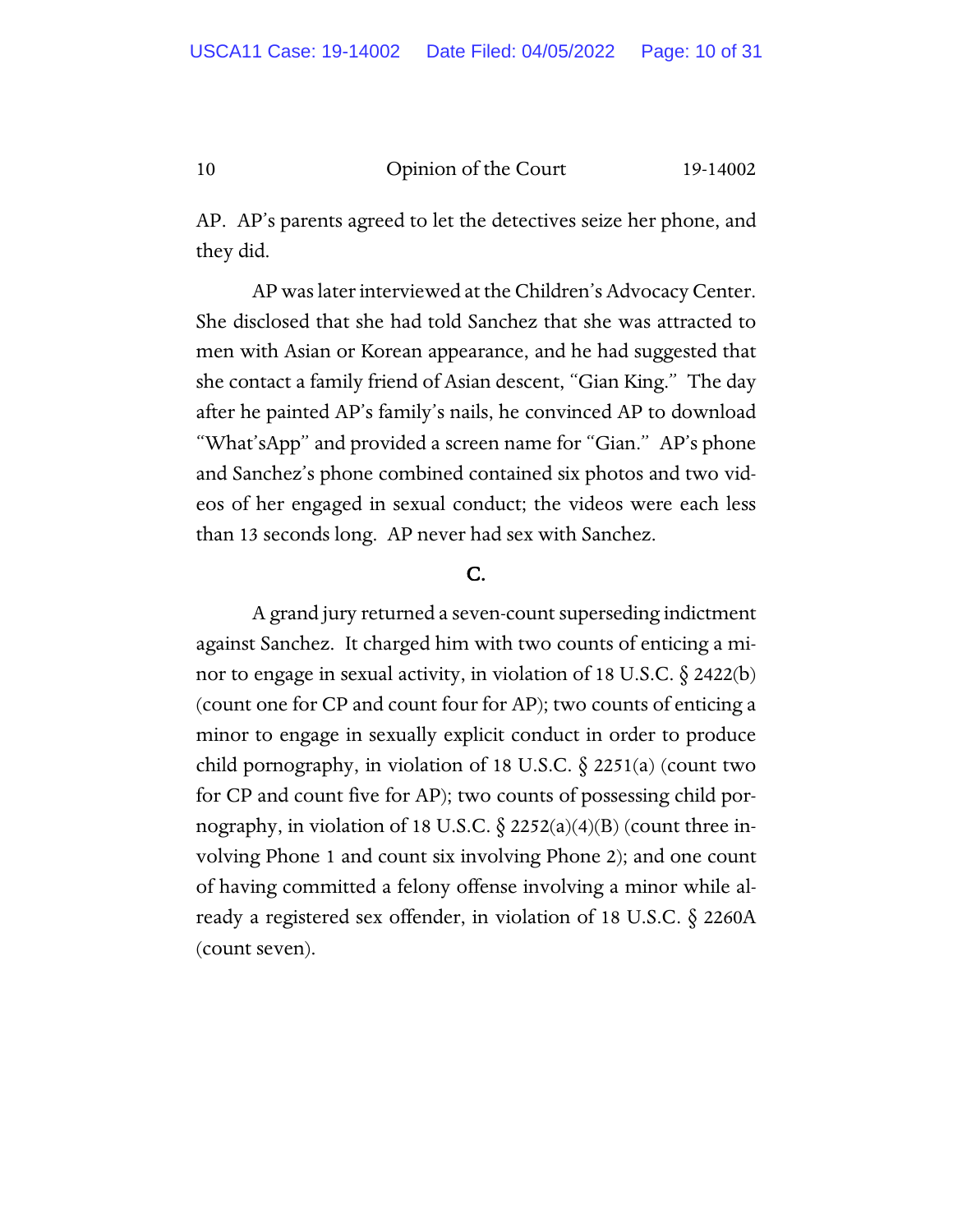Sanchez filed a motion to suppress the following evidence: (1) all evidence obtained from the warrantless "searches [of] his home," including the cellular phone seized inside the house (Phone 1); (2) all evidence obtained from the search of the phone seized at the time of his arrest at the restaurant where he worked (Phone 2); and (3) any and all statements made to the detectives who came to his house.<sup>3</sup> Sanchez argued that although the officers had a warrant to search Phone 1, they had no warrant to search his home, and their warrantless entry into the home violated the Fourth Amendment. He also argued that they had obtained a warrant to search Phone 2 based on the evidence they uncovered in their search of Phone 1. As a result, he asserted that the evidence recovered from the search of Phone 2 was fruit of the poisonous Phone 1 tree.

The government responded that seizure of Phone 1 was justified by consent and exigent circumstances. It alternatively argued that even without Phone 1's evidence, the warrant to search Phone 2 was supported by probable cause.

The district court held an evidentiary hearing. The government called two witnesses: Detective Hicks and Sergeant Kaye. After their testimony, the court heard arguments from both sides. It later issued an order denying the motion to suppress. The court

<span id="page-10-0"></span><sup>&</sup>lt;sup>3</sup> In his briefs to this Court, Sanchez did not argue that his statements to the detectives should be suppressed, so he has abandoned that argument. See In re Egidi, 571 F.3d 1156, 1163 (11th Cir. 2009).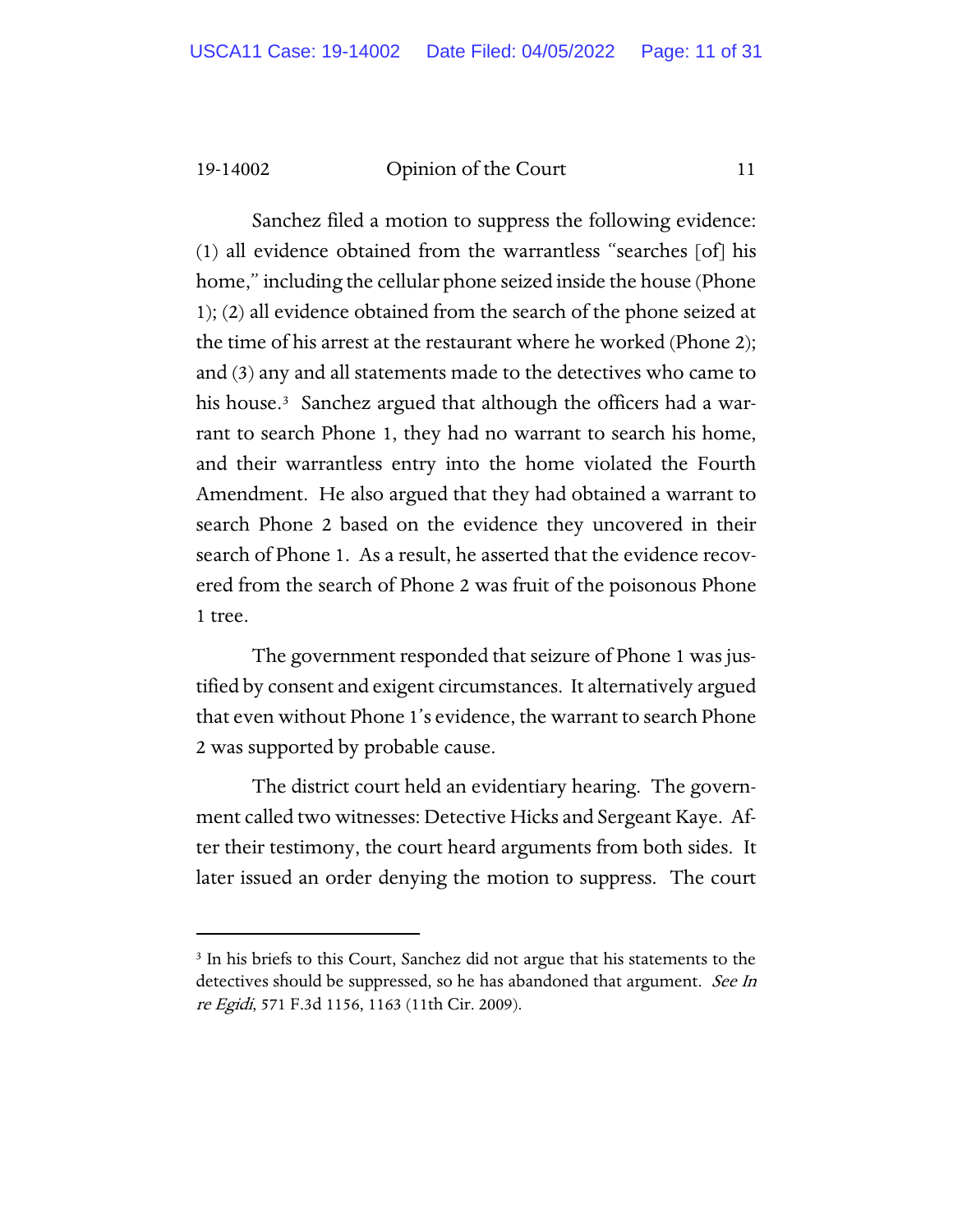found that Sergeant Kaye had consent from Sanchez's mother to enter the home to retrieve Phone 1. The court noted that it didn't have to reach the government's exigent circumstances argument, but even so, it found:

> [A] reasonable, experienced officer had legitimate reason to fear evidence on Phone 1 would be destroyed by wiping, remote or otherwise, before securing a search warrant for Sanchez's home. Such fear is because Sanchez (1) was not in custody, (2) told the Detectives that his phone was not locked and everyone had access to it, (3) knew about the Detectives investigating his sexual relationship with [CP]; (4) knew the Detectives had a warrant for Phone 1, and (5) had been previously convicted of a crime for inappropriate contact with a minor.

On the issue of consent, the court credited Sergeant Kaye's testimony that Sanchez's mother agreed to allow him to enter the home for the limited purpose of seizing the phone, which is what he did. The court explained:

> At one point, Sanchez's parents approached the garage area where the Detectives were meeting with their son. At that time, the Detectives were speaking to Sanchez about Phone 1. Sergeant Kaye suggested that Sanchez's parents get the phone. Sanchez said that the phone was in his room. Sergeant Kaye testified that Sanchez's mother affirmatively agreed to get the phone. His testimony, while lacking in the specifics of how Sanchez's mother consented, was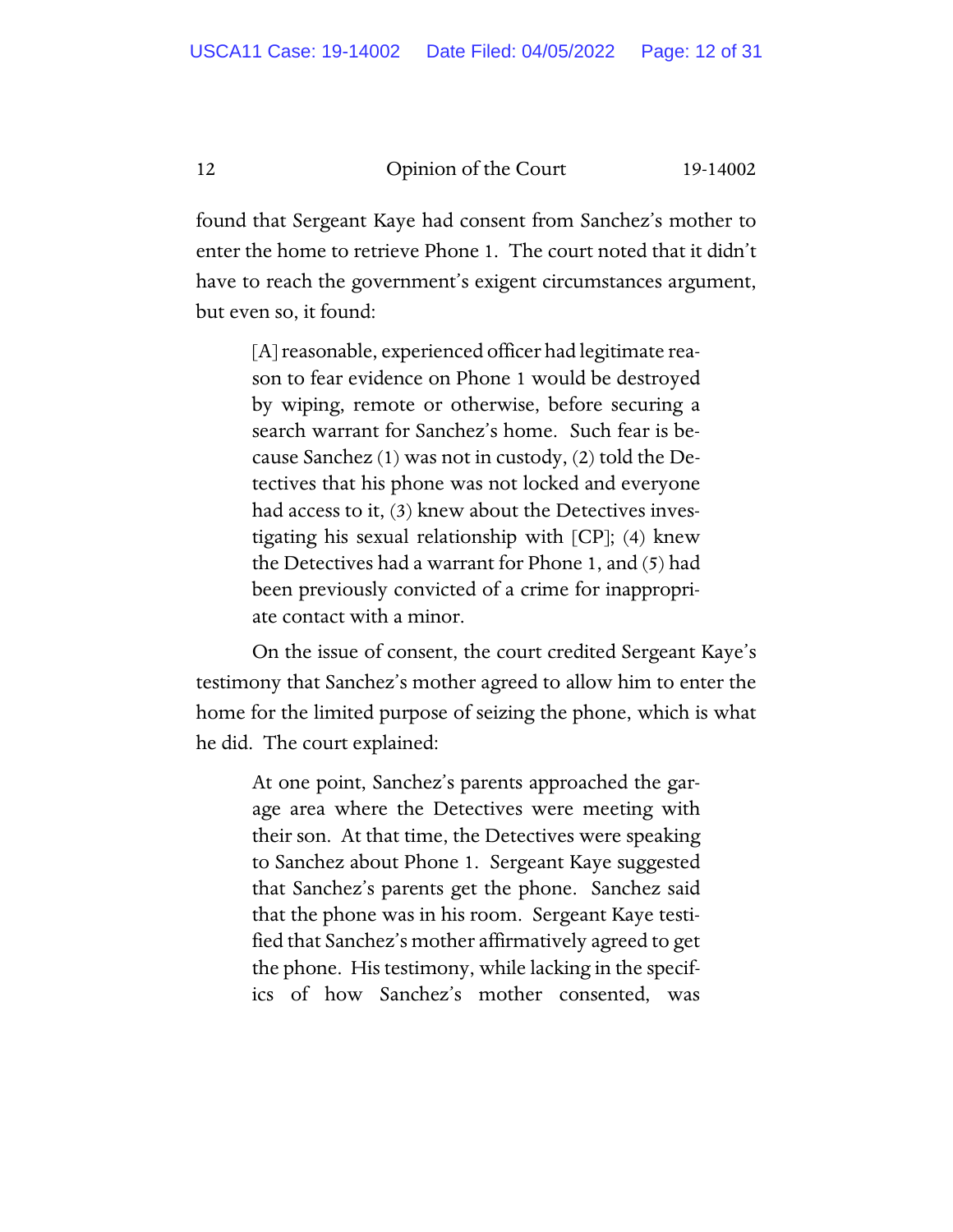uncontroverted and credible. He never wavered in his testimony that she consented to the search and that he would not have entered the residence without first obtaining consent. He followed Sanchez's mother inside and into an unlocked bedroom. Once the phone was retrieved from the bedroom, Sergeant Kaye and Sanchez's mother exited the residence. The entire search took minutes.

There is no evidence of intimidation or coercion; Sanchez's mother was not under arrest or threatened. A reasonable officer standing in Sergeant Kaye's shoes would have believed that Sanchez's mother could enter her residence and retrieve the phone. When Sergeant Kaye asked Sanchez's mother to retrieve the phone, she never stated that she did not have access to the home, the unlocked bedroom, or the phone. Nor did Sanchez or his father indicate that she did not have permission to retrieve Phone 1. In fact, Sanchez told them where it was.

The search was limited in scope. Sergeant Kaye followed Sanchez's mother into the home to obtain the phone and did not deviate from that consent. The only item retrieved was Phone 1. Based on a review of the totality of the circumstances, the Court finds that Sanchez's mother gave Sergeant Kaye voluntary consent.

The district court rejected Sanchez's argument that the search warrant for Phone 2 was tainted because it was based in part on the evidence found in Phone 1. The court concluded that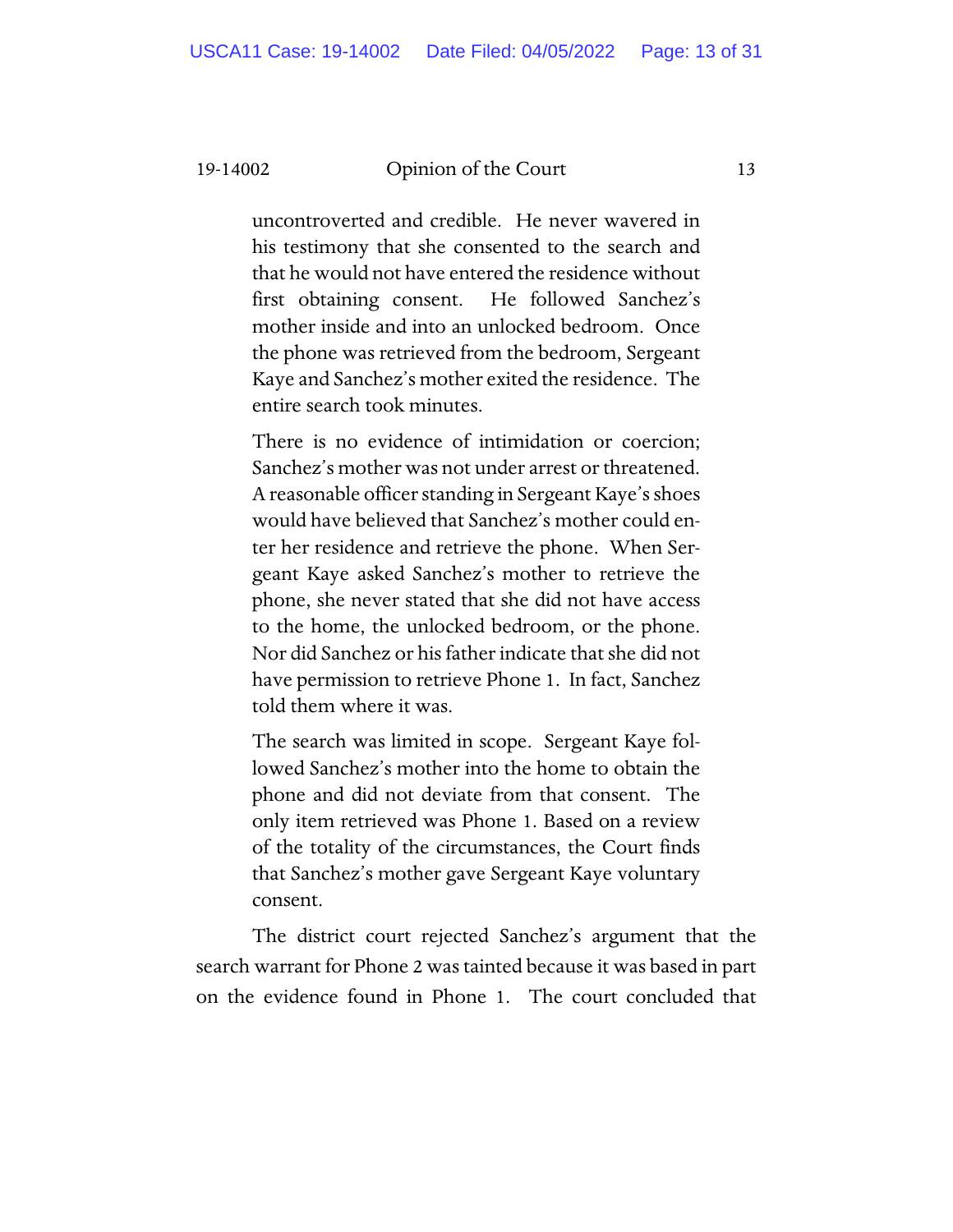because the seizure and search of Phone 1 was lawful, and that evidence was used to secure a valid warrant to seize and search Phone 2, Sanchez's argument failed.

After the jury found Sanchez guilty on all seven charges against him, he was sentenced to life imprisonment plus a consecutive ten-year mandatory minimum. He appeals the denial of his motion to suppress and raises four sentence-related challenges. We will first address whether the district court erred by not excluding evidence derived from the officer's brief, warrantless entry into Sanchez's home for the sole purpose of seizing a phone that he agreed to turn over to law enforcement.

# II.

"A district court's ruling on a motion to suppress presents mixed questions of law and fact." United States v. Ramirez-Chilel, 289 F.3d 744, 748–49 (11th Cir. 2002). We must accept the district court's fact findings as true unless they are clearly erroneous, but we review *de novo* its application of the law to the facts. *Id.* at 749. A district court's credibility determination gets special deference, and we accept it "unless it is contrary to the laws of nature, or is so inconsistent or improbable on its face that no reasonable factfinder could accept it." Id. (quotation marks omitted); see also United States v. Castaneda, 997 F.3d 1318, 1325 (11th Cir. 2021).

Sanchez contends that the government did not meet its burden of proving that Sergeant Kaye had consent to conduct a "search" of his home because the sergeant was "unable to identify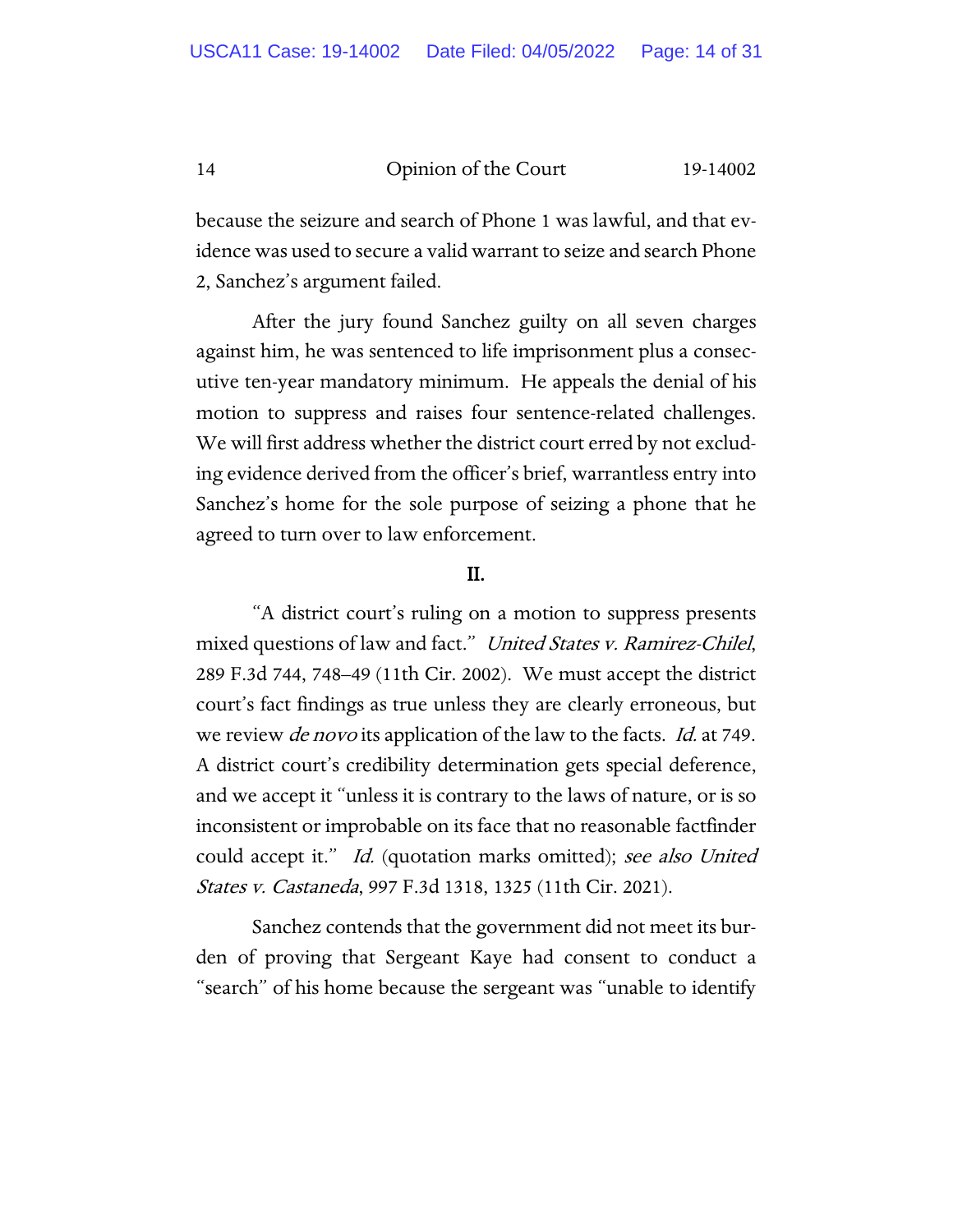the consent" that his mother provided, by which he means exactly how she consented for him to go in with her. Sanchez also contends that because the search for and seizure of Phone 1 in the house was unlawful, the resulting seizure of Phone 2 and the evidence obtained from the search of it was fruit of the poisonous tree that must be suppressed. Cf. Wong Sun v. United States, 371 U.S. 471, 484 (1963) (explaining that "[t]he exclusionary prohibition extends as well to the indirect as the direct products of" unconstitutional searches).

"A warrantless entry into a suspect's home to search the premises is presumed to be unreasonable." Ramirez-Chilel, 289 F.3d at 751. Which means only that the government has the burden of proving that the defendant gave his free and voluntary consent to the search. See United States v. Massell, 823 F.2d 1503, 1507 (11th Cir. 1987).

Sanchez himself verbally consented to the seizure of Phone 1 in the house. He told the officers he was "fine" with giving them his phone and that his parents knew where it was and that it was in his room. After he said that, his mother gave Sergeant Kaye at least nonverbal consent to follow her into the home to retrieve the phone. And both Sanchez's and his mother's consent was freely and voluntarily given. There was no show of force causing either of them to acquiesce to a show of authority. Nor did the officers arrive in the middle of the night to conduct a search, which we've recognized can be a factor indicating coercion. Cf. Ramirez-Chilel, 289 F.3d at 751 & n.8 ("Nighttime searches are deemed to be more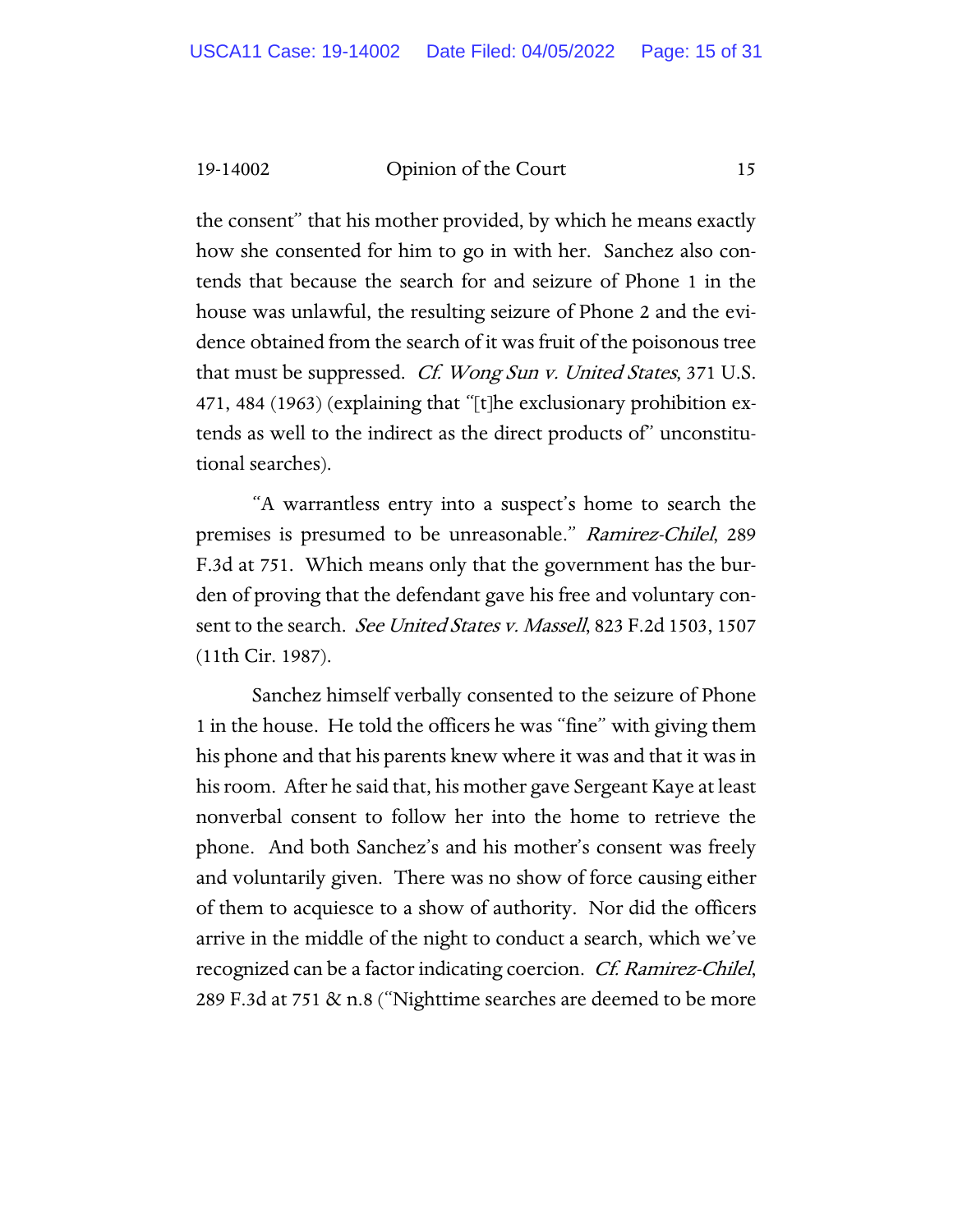intrusive than daytime searches, and the assemblage of law enforcement officers at one's door in the middle of the night has a tendency to be more coercive than during the day.")

We've repeatedly made it clear that consent can be non-verbal; stepping aside and "'yielding the right-of-way'" to officers at the front door is valid consent to enter and search. *Id.* at 752; *Gill* ex rel. K.C.R. v. Judd, 941 F.3d 504, 525–26 (11th Cir. 2019). Likewise, silently accepting an officer's expressed intent to enter the house solely for the purpose of retrieving a phone is also valid consent. Especially when the owner of the phone, who is a co-occupant of the house, has already verbally consented to turning it over (pursuant to a valid warrant) and has told the officers which room it is in. All of these circumstances add up to voluntary consent. See United States v. Morales, 893 F.3d 1360, 1367 (11th Cir. 2018) (explaining that a determination about whether a person's consent to search was voluntary depends on the specific facts and is based on the "totality of the circumstances"). The district court did not err in finding that there was valid consent for Sergeant Kaye to enter the house for the sole purpose of retrieving Phone 1, which is what he did and all that he did.

Because the search for and seizure of Phone 1 was valid, the search for and seizure of Phone 2 was not tainted. No poisonous tree, no poisonous fruit.

III.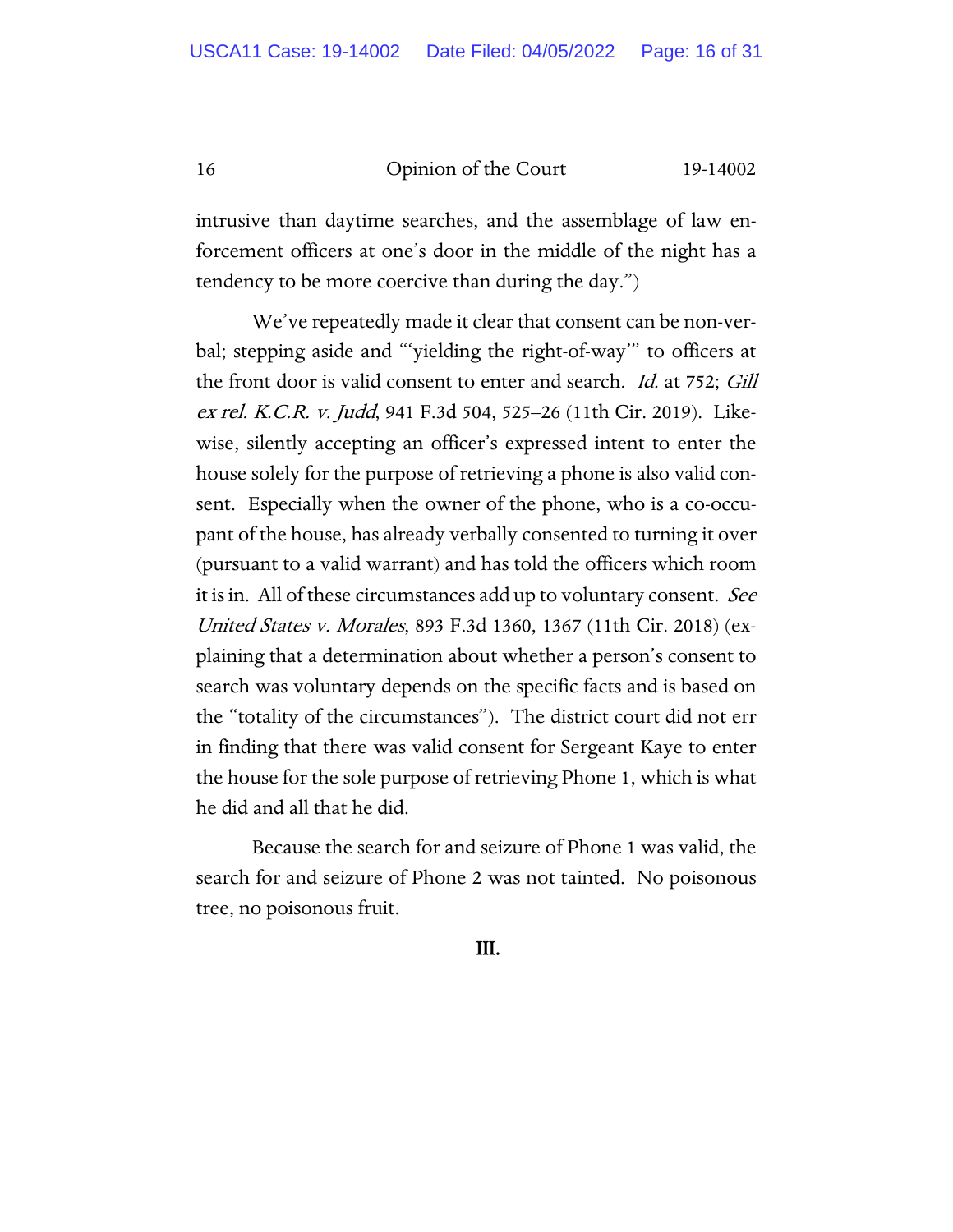Sanchez also raises several challenges to his sentence. First, he contends that his previous conviction under Article 120 of the Uniform Code of Military Justice should not be classified as a qualifying offense under 18 U.S.C. § 2251(e), which triggered a 25-year mandatory minimum sentence of imprisonment. If he were correct about that, for his § 2251 convictions he would have been subject to a mandatory minimum of 15 years instead of 25 years, and to a maximum of 30 years instead of 50 years. But his position is not correct because its central premise is that the statute doesn't really mean what it clearly says.

Sanchez's  $\S$  2251 convictions result from his conduct inducing minors (CP and AP) to engage in sexual activity for the purpose of producing a "visual depiction" of that activity. The relevant part of the penalty provision of the statute sets a 25-year mandatory minimum sentence and a maximum of 50 years for violators who already have certain listed convictions. A conviction under Article 120 of the Uniform Code of Military Justice is on that list, plain as day:

Any individual who violates . . . [§ 2251] shall be fined under this title and imprisoned not less than 15 years nor more than 30 years, but if such person has one prior conviction under this chapter, section 1591, chapter 71, chapter 109A, or chapter 117, or under section 920 of title 10 (article 120 of the Uniform Code of Military Justice), or under the laws of any State relating to aggravated sexual abuse, sexual abuse, abusive sexual contact involving a minor or ward, or sex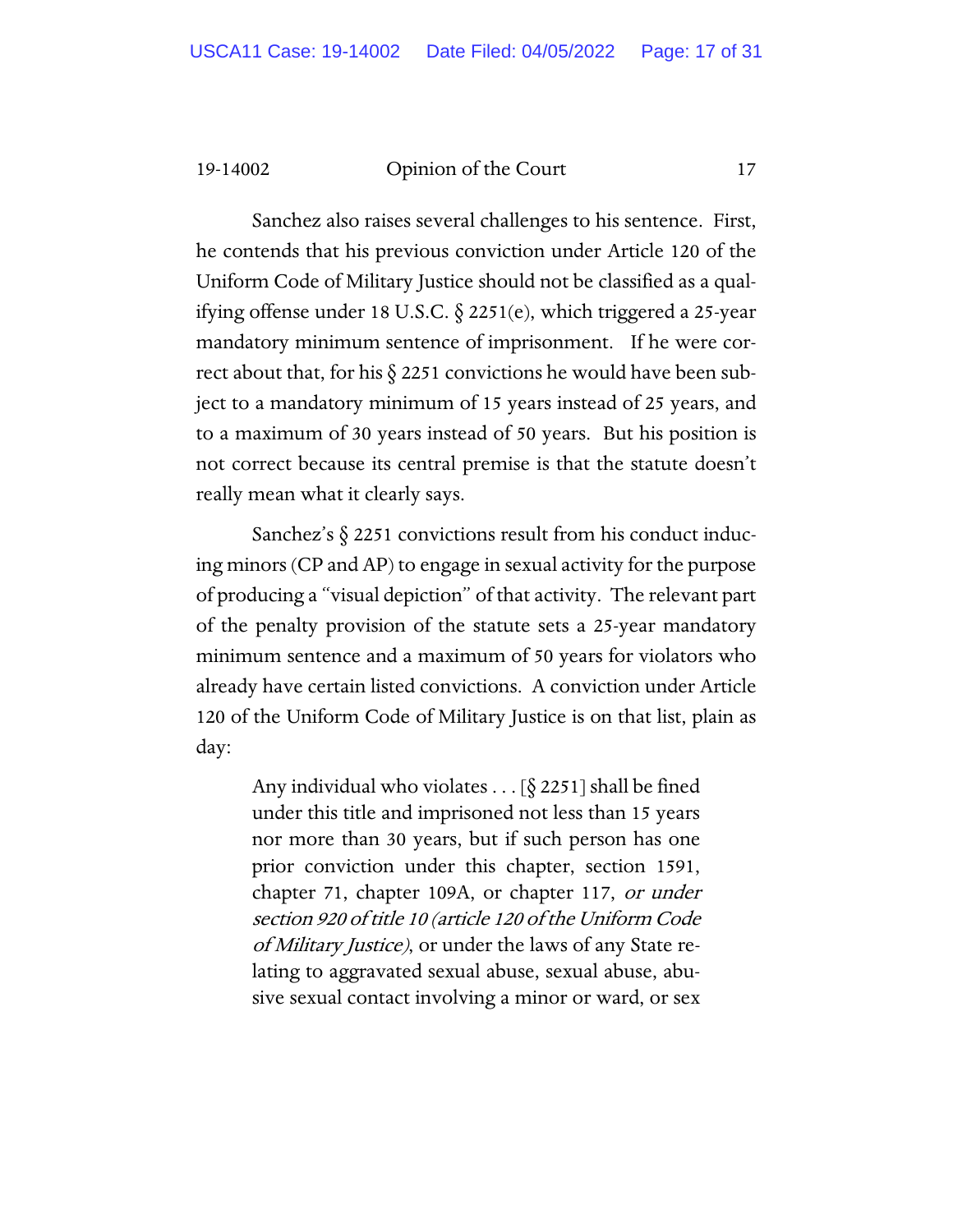trafficking of children, or the production, possession, receipt, mailing, sale, distribution, shipment, or transportation of child pornography, such person shall be fined under this title and imprisoned for not less than 25 years nor more than 50 years . . . .

18 U.S.C. § 2251(e) (emphasis added). The district court concluded that the 25-year mandatory minimum applied to Sanchez because it was undisputed that he had a prior conviction under section 920 of title 10 (Article 120 of the Uniform Code of Military Justice), and the plain language of  $\S 2251(e)$  required the 25-year minimum sentence. As the district court said, "The statute here is clear."

Sanchez raises arguments about congressional intent, earlier versions of the statute, the rule of lenity, and the absurdity doctrine. He asserts that his prior conviction for "an indecent act" should not trigger a 25-year mandatory minimum for his current § 2251 convictions. He insists that it would be absurd to apply  $\S$ 2251(e)'s 25-year mandatory minimum to what he calls "minor sexual indiscretions" because "today's definition of Article 120 includes the crimes of rape, sexual assault, aggravated sexual contact, and abusive sexual conduct, all of which arise to more serious offenses than those falling under indecent acts." Reply Brief of Appellant at 12.

Sanchez's congressional intent argument is based on amendments to § 2251 and Article 120 of the Uniform Code of Military Justice. He points out that  $\S$  2251 was amended in 2003 to include a prior conviction under Article 120 as a trigger for higher § 2251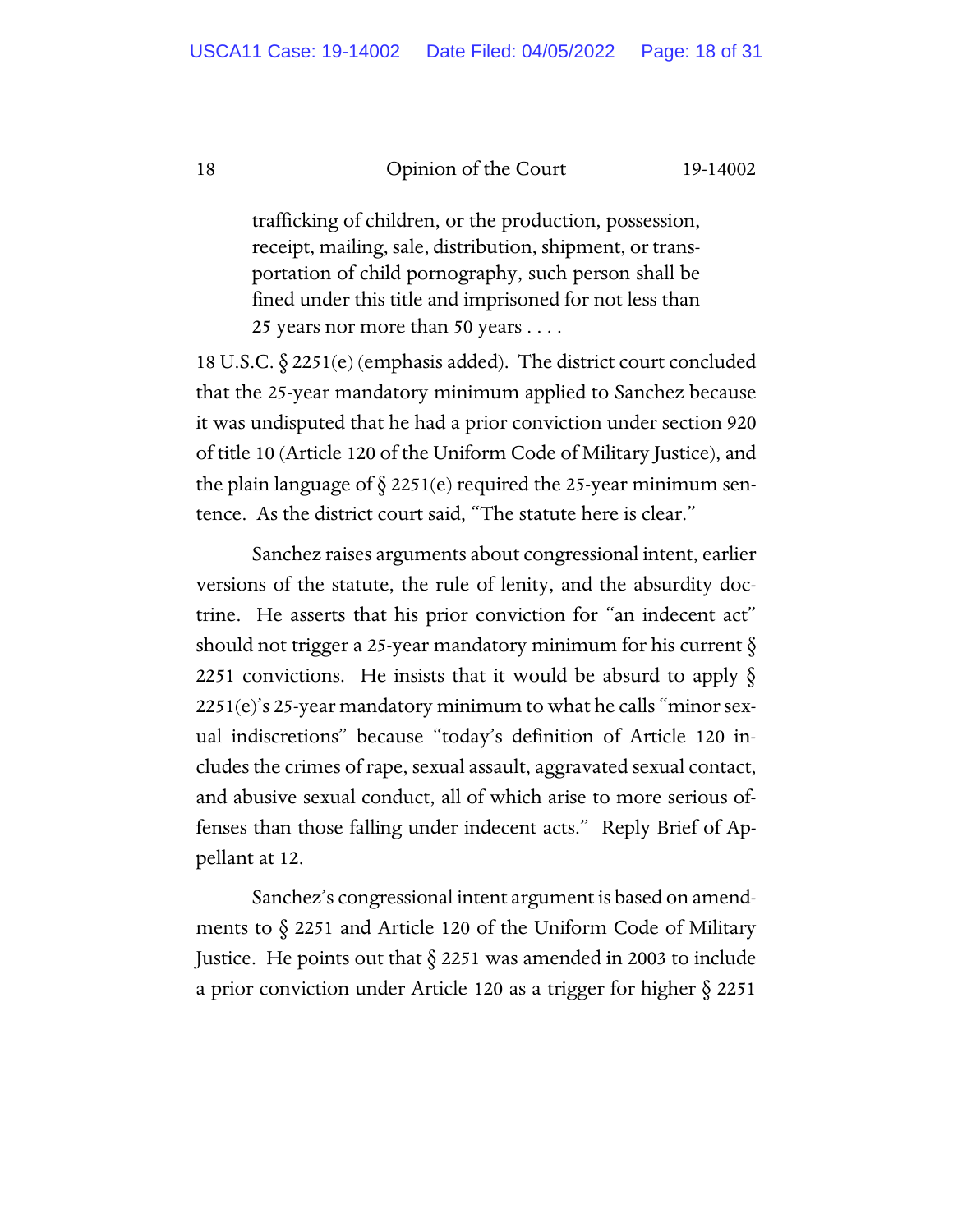penalties. *See* PROTECT Act, Pub. L. No. 108–21, § 507, 117 Stat. 650, 683 (2003). At that time, Article 120 covered what he describes as "serious sexual offenses," such as rape. In 2006, however, Article 120 was amended to add, among other things, the crime of an "indecent act." See National Defense Authorization Act for Fiscal Year 2006, Pub. L. No. 109–163,  $\S 552(a)(1)(k)$ , 119 Stat. 3136, 3258 (providing that "[a]ny person subject to this chapter who engages in indecent conduct is guilty of an indecent act and shall be punished as a court-martial may direct"). Article 120 no longer includes that provision. See 10 U.S.C.  $\S$  920 (2019) (criminalizing rape and sexual assault). As a result, Sanchez argues that Congress could not possibly have intended to include his conviction for an indecent act as an Article 120 conviction that would trigger an enhanced penalty under  $\S 2251$ . The gist of his argument is that there was only a brief period during which his conduct would have triggered the § 2251 enhanced penalty; he does not dispute that his conduct occurred during that period.

Sanchez was convicted under Article 120 in 2011 because he sent pornographic photos of his exposed penis and of a woman's bare breasts and buttocks to a 13-year-old girl. That conviction required Sanchez to register as a sex offender. His conduct was far from what he describes as a "minor sexual indiscretion." In any event, the particulars of his sex crime against a child, which violated Article 120, are not essential to the application of  $\S$  2251(e).

"As always with questions of statutory interpretation, our inquiry begins with the plain language of the statute." United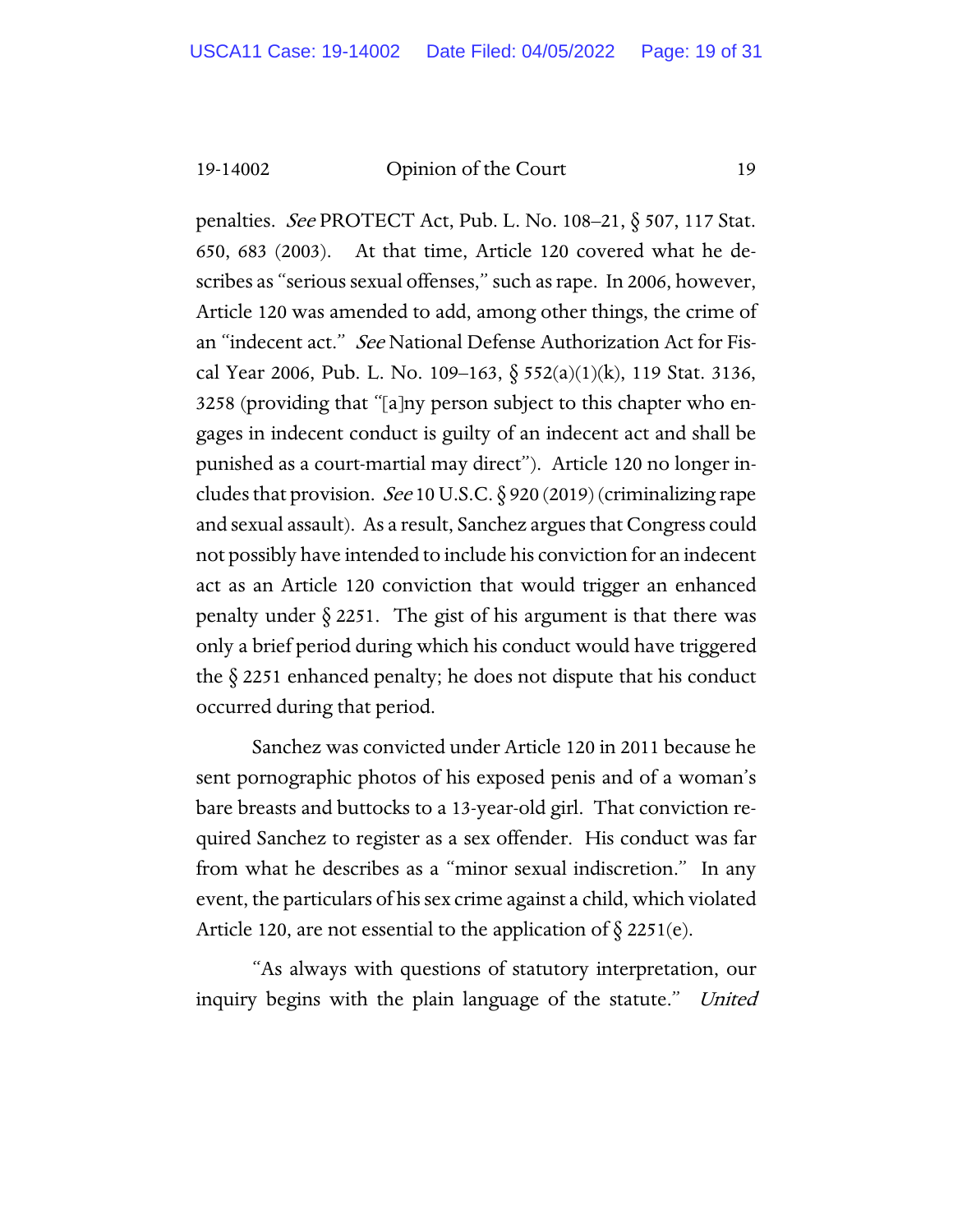States v. Townsend, 630 F.3d 1003, 1010 (11th Cir. 2011). And when the language of the statute is plain, "our inquiry ends where it began." Id. at 1011. It ends there because "we must presume that Congress said what it meant and meant what it said." CBS Inc. v. PrimeTime 24 Joint Venture, 245 F.3d 1217, 1222 (11th Cir. 2001) (quotation marks omitted). Section 2251(e) requires the application of a 25-year mandatory minimum sentence if a defendant has a prior conviction under Article 120. Congress said that, Congress couldn't have been any plainer about that, and we presume Congress meant that. It is undisputed that Sanchez has a prior conviction under Article 120 and that he had it at the time he violated § 2251. The 25-year mandatory minimum and the 50-year statutory maximum apply, and the district court did not err in its application of  $\S$  2251(e).

Sanchez's arguments about lenity and absurdity do not alter that result. The rule of lenity cannot override the clear directive of a statute. *See Salinas v. United States*, 522 U.S. 52, 66 (1997) (explaining that the rule of lenity "does not apply when a statute is unambiguous"); *Mulhall v. Unite Here Loc. 355*, 667 F.3d 1211, 1216 (11th Cir. 2012). And there is nothing absurd about the application of  $\S$  2251(e)'s plain directive setting Sanchez's mandatory minimum sentence based on his prior conviction under Article 120. See Logan v. United States, 552 U.S. 23, 36 (2007) ("Statutory terms . . . may be interpreted against their literal meaning where the words could not conceivably have been intended to apply to the case at hand.") (quotation marks omitted); see also Crooks v.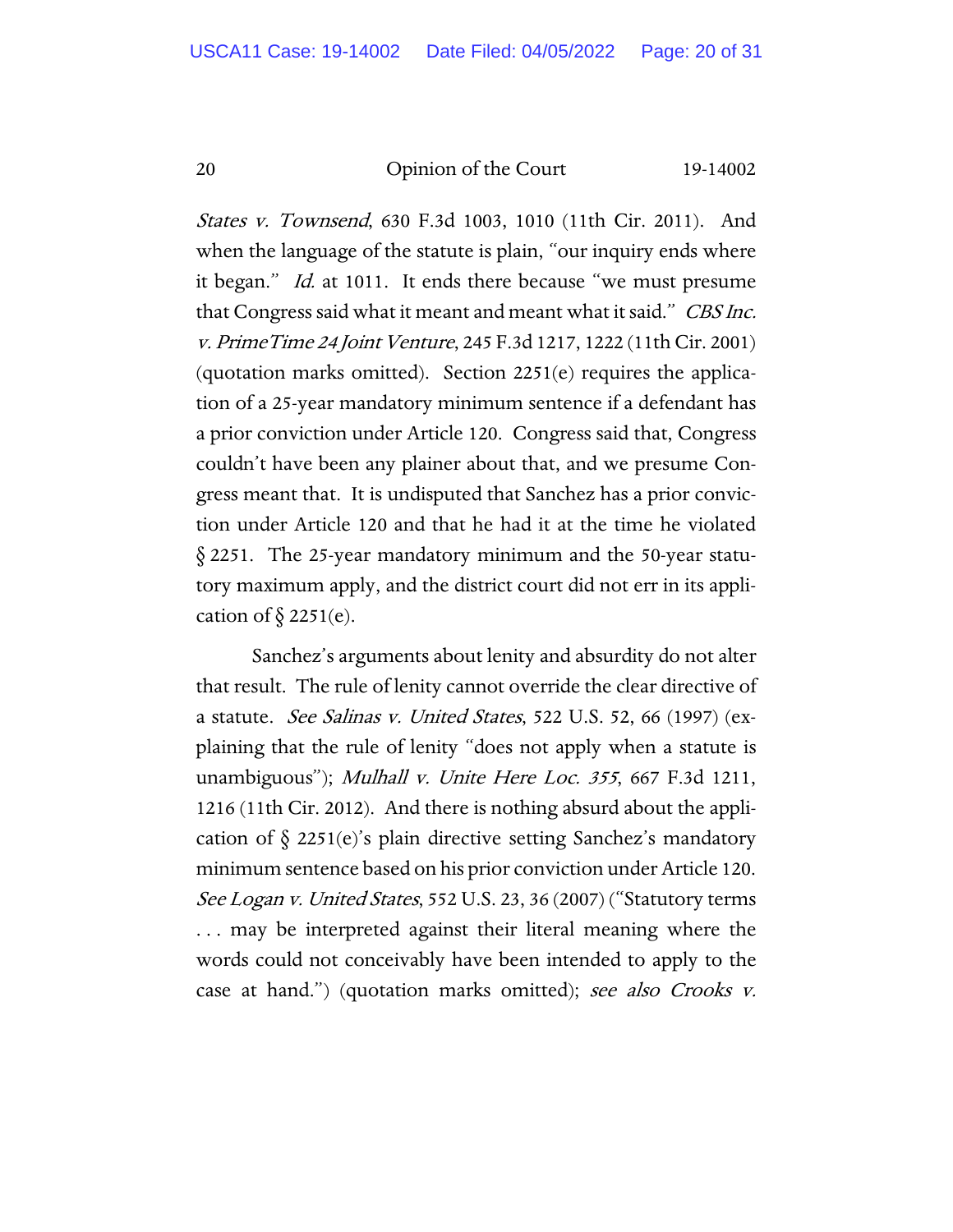Harrelson, 282 U.S. 55, 60 (1930) (explaining that the judicially created absurdity doctrine will be "applied to override the literal terms of a statute only under rare and exceptional circumstances").

#### IV.

Sanchez also challenges four guidelines sentencing enhancements. One of them is the application of a 4-level increase under U.S.S.G. § 2G2.1(b)(4) for production of child pornography that portrays sadistic or masochistic conduct. The district court applied that enhancement because Sanchez had CP make videos of herself inserting foreign objects into her vagina. He argues that he did not appear in the videos and that an objective viewer would not believe that the pictured activity had inflicted physical pain, emotional suffering, or humiliation on CP.

But CP told Sanchez that inserting the toothbrush would be painful, to which he responded that he "like[d] seeing [her] in pain." Which at least implicitly acknowledged it would be painful. An objective viewer could reasonably find that it was painful and humiliating. See United States v. Caro, 309 F.3d 1348, 1351–52 (11th Cir. 2002) (holding that the sadistic conduct enhancement applied when the images showed penetration that would be painful, including vaginal and anal penetration with foreign objects); see also United States v. Turchen, 187 F.3d 735, 739 (7th Cir. 1999) (explaining that "sadistic and masochistic conduct includes sexual gratification which is purposefully degrading and humiliating"); United States v. Starr, 533 F.3d 985, 1001 (8th Cir. 2008) (holding that a minor's "self-penetration by a foreign object" justifies application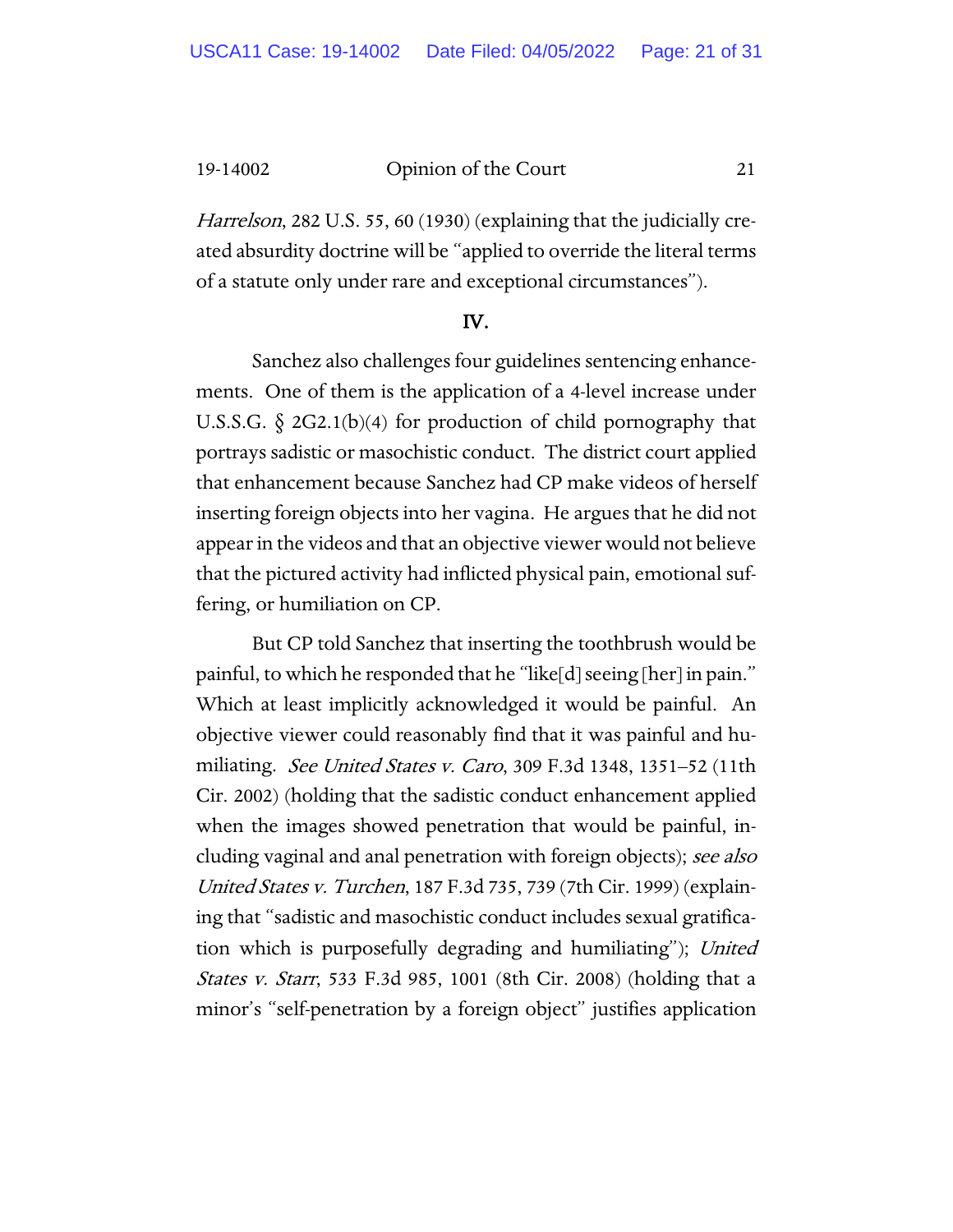of the enhancement); United States v. Johnson, 784 F.3d 1070, 1075 (7th Cir. 2015) (holding that "an image of a young girl inserting a screwdriver into her vagina connotes a degree of potential pain and violence" justifying application of  $\S 2G2.1(b)(4)$ . The district court did not err in applying the  $\S 2G2.1(b)(4)$  enhancement.

Sanchez also challenges a 2-level increase he received under § 2G2.1(b)(2)(A) for production of child pornography that involved committing "a sexual act or sexual contact." He argues that he did not touch, penetrate, or film the two victims, and their masturbation does not amount to a sexual act or sexual contact within the meaning of the guidelines provision. Yes it does. United States v. Shafer, 573 F.3d 267, 278 (6th Cir. 2009) (upholding application of the  $\S 2G2.1(b)(2)(A)$  enhancement where the defendant persuaded the young victim to "to self-masturbate"); see also United States v. Aldrich, 566 F.3d 976, 979 (11th Cir. 2009) ("[W]e conclude as the district court did that the plain meaning of 'sexual contact' under U.S.S.G. § 2G2.1(b)(2)(A) and 18 U.S.C. § 2246(3) includes the act of masturbating. The statute's operative phrase 'any person' applies to all persons, including [the defendant] himself."); accord United States v. Pawlowski, 682 F.3d 205, 212 (3d Cir. 2012); United States v. Raiburn, 20 F.4th 416, 422 (8th Cir. 2021) ("Following our sister circuits, we reject [the defendant's] arguments and hold that the plain meaning of 'sexual contact' under U.S.S.G.  $\delta$  $2G2.1(b)(2)(A)$  and 18 U.S.C.  $\S$  2246(3) includes the act of masturbating.") (quotation marks omitted).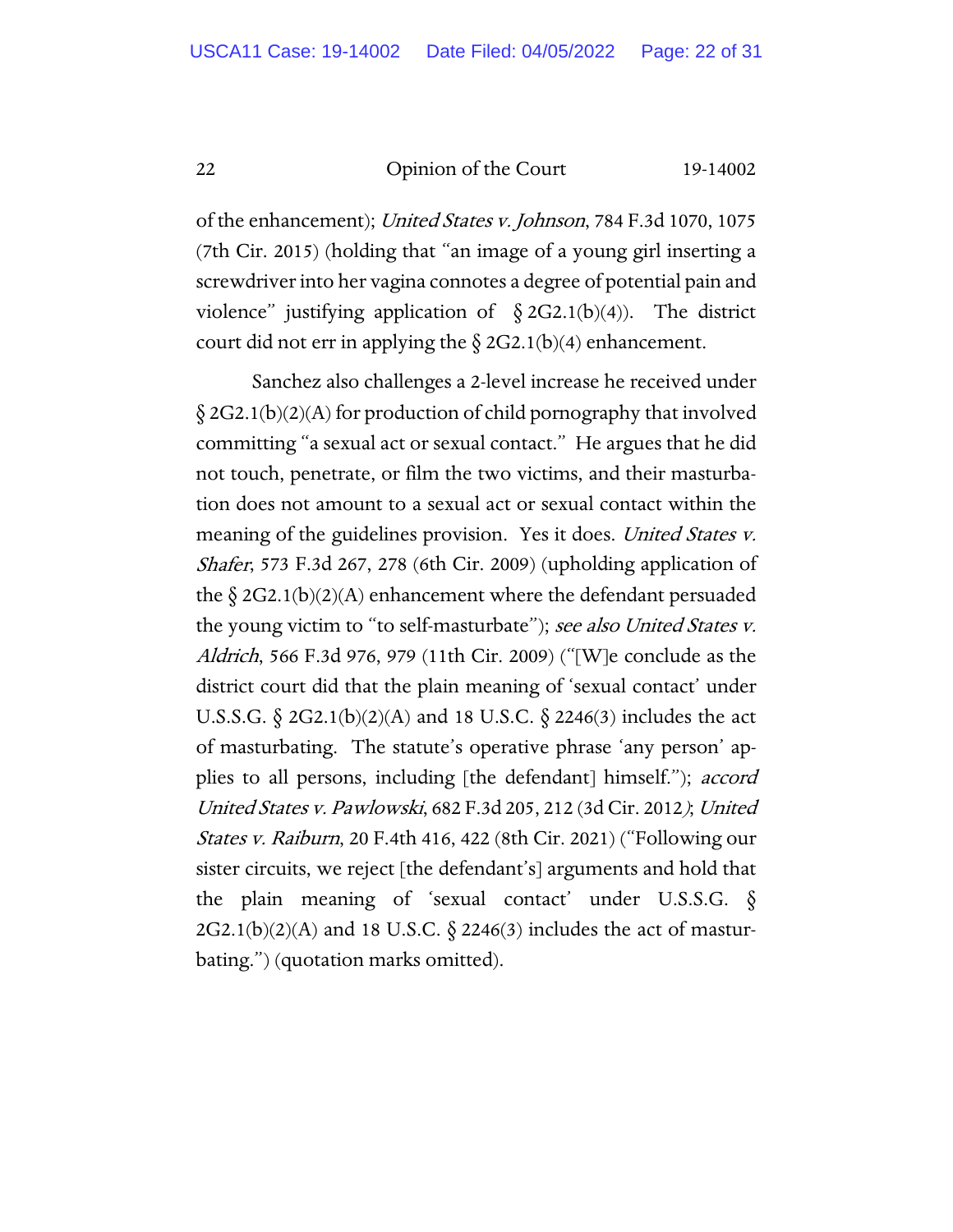Sanchez also challenges a 5-level increase he received under U.S.S.G.  $\S$  4B1.5(b)(1) for "engag[ing] in a pattern of activity involving prohibited sexual conduct." He certainly did that. He sent messages to CP for months, requesting sexual images from her on a daily basis. The district court found that 29-year-old Sanchez had a "sexual relationship" with 14-year-old CP, and her testimony that she had sex with Sanchez on several occasions was credible. We give that credibility finding "great deference." United States v. Clay, 376 F.3d 1296, 1302 (11th Cir. 2004).

And when the court applied the  $\S$  4B1.5(b) enhancement, it explained: "Most troublesome in this case is that after the police confiscated Mr. Sanchez's cell phone while investigating him for the relationship with [CP] he bought a new cell phone and started contacting yet another victim [AP]. To the Court, this is certainly a pattern of a repeat and dangerous predatory conduct towards minors."

And there's more. The fact that Sanchez produced child pornography on two separate occasions means that the pattern enhancement applies. *See United States v. Isaac*, 987 F.3d 980, 994 (11th Cir. 2021) (explaining that a pattern is "at least two separate occasions" that need not occur "during the course of the offense" or "involve[] the same minor") (quoting U.S.S.G.  $\S$  4B1.5 cmt. n.4(B)(i) and U.S.S.G.  $\S$  2G2.2 cmt. 1). The district court properly applied the 5-level  $\S$  4B1.5(b)(1) increase.

Finally, Sanchez challenges a 2-level increase that was imposed under  $\S$  2G2.1(b)(3) for knowingly engaging in the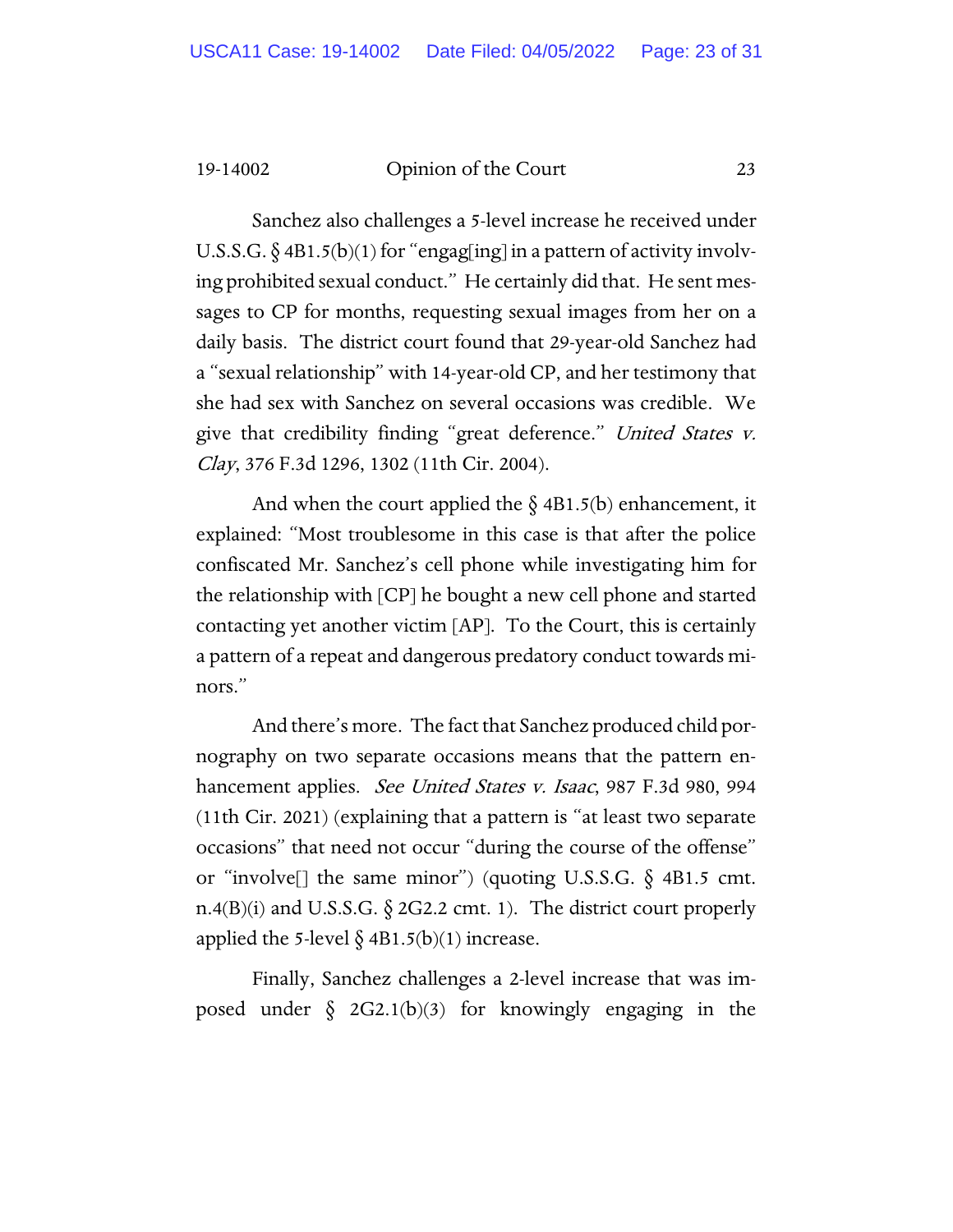distribution of child pornography. He argues that his solicitation of child pornography from the victims is not distribution, and he didn't distribute that pornography after he received it from them. Even if the application of that enhancement was error, it was harmless because Sanchez's total offense level would have remained the same regardless. See United States v. Sarras, 575 F.3d 1191, 1220 n.39 (11th Cir. 2009) (explaining that when the total offense level remains unchanged, any error is harmless). Here's why.

Sanchez scored a total offense level of 51. The highest offense level from the guidelines sentencing table that counts in sentencing is 43, and as a result 43 became Sanchez's countable offense level. See U.S.S.G. Ch. 5, Pt. A, cmt. n.2 (explaining that "[a]n offense level of more than 43 is to be treated as an offense level of 43"); Isaac, 987 F.3d at 987. A total scored offense level of 51 minus 8 enhancement levels is 43. Any error in the district court's application of the guidelines would have to reduce the scored offense level by more than 8 to be anything other than harmless because with any reduction of 8 levels or fewer, the countable offense level would remain the same: 43. If the 2-level increase that was imposed under  $\S$  2G2.1(b)(3) was erroneous, subtracting it would have reduced the total scored offense level to 49, but the countable offense level would have remained at 43. As a result, any error in applying a 2-level enhancement under  $\delta$  2G2.1(b)(3) was harmless. See Sarras, 575 F.3d at 1220 n.39.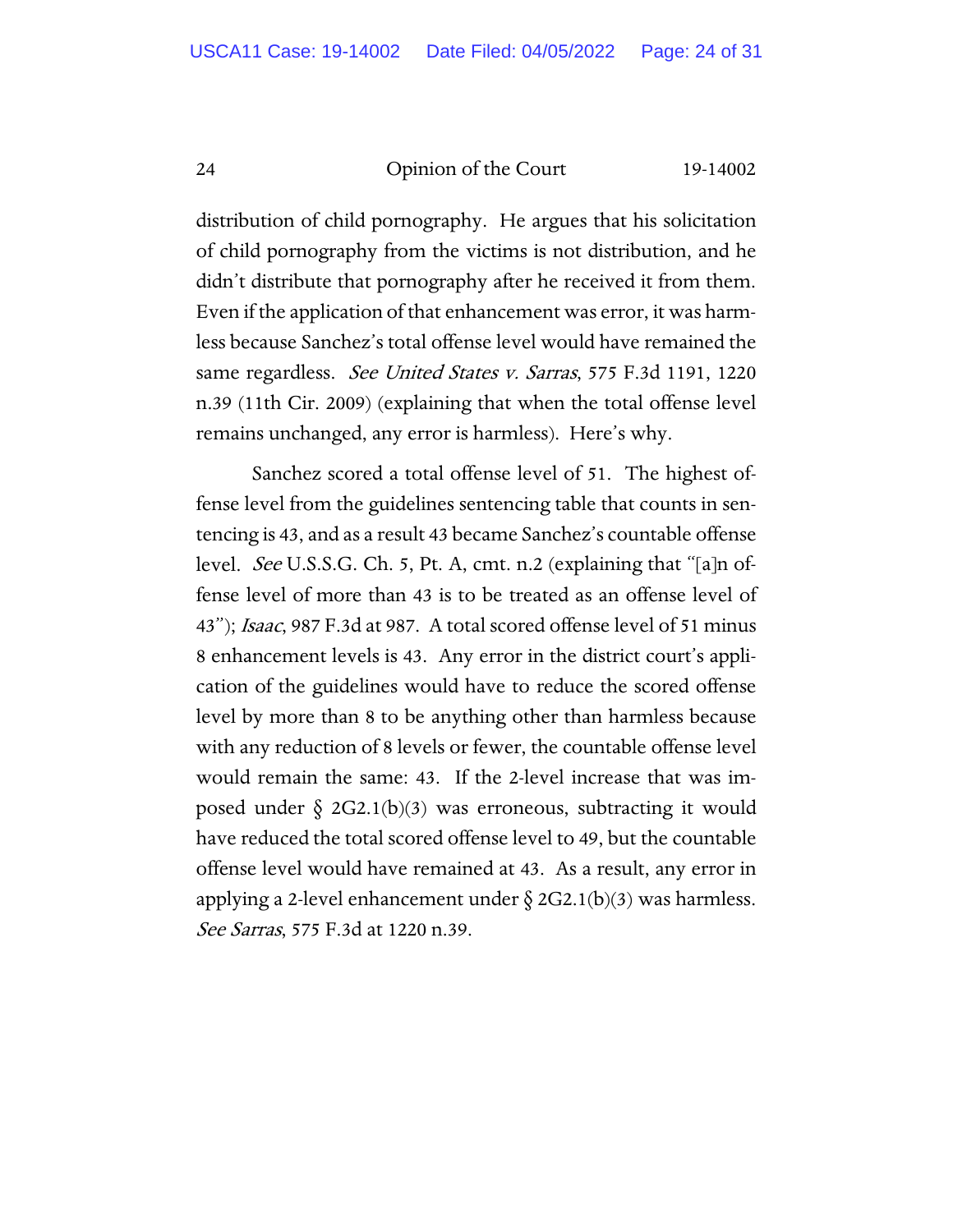Sanchez has shown no reversible error in any of his guidelines calculations based on the enhancements that the district court applied.

### V.

Sanchez contends that his rights under the Double Jeopardy Clause were violated because he was sentenced for violating both 18 U.S.C. § 2251 and § 2422 based on his criminal conduct of enticing the two minors to produce child pornography. He argues that he should not have been sentenced for both crimes because they have identical elements. No, they don't.

The Double Jeopardy Clause guarantees that no person shall "be subject for the same offence to be twice put in jeopardy of life or limb." U.S. Const. amend. V. The protections it affords include a prohibition against "multiple punishments for the same offense." United States v. Bobb, 577 F.3d 1366, 1371 (11th Cir. 2009). "[W]here the same act or transaction constitutes a violation of two distinct statutory provisions, the test to be applied to determine whether there are two offenses or only one, is whether each provision requires proof of a fact which the other does not." *Block*burger v. United States, 284 U.S. 299, 304 (1932). That's the Block*burger* test,  $a/k/a$  the "same-elements test." *Bobb*, 577 F.3d at 1374. When applying that test, we focus "on the proof necessary to establish the statutory elements of each offense, not the actual evidence presented at trial." Id. at 1372; see also United States v.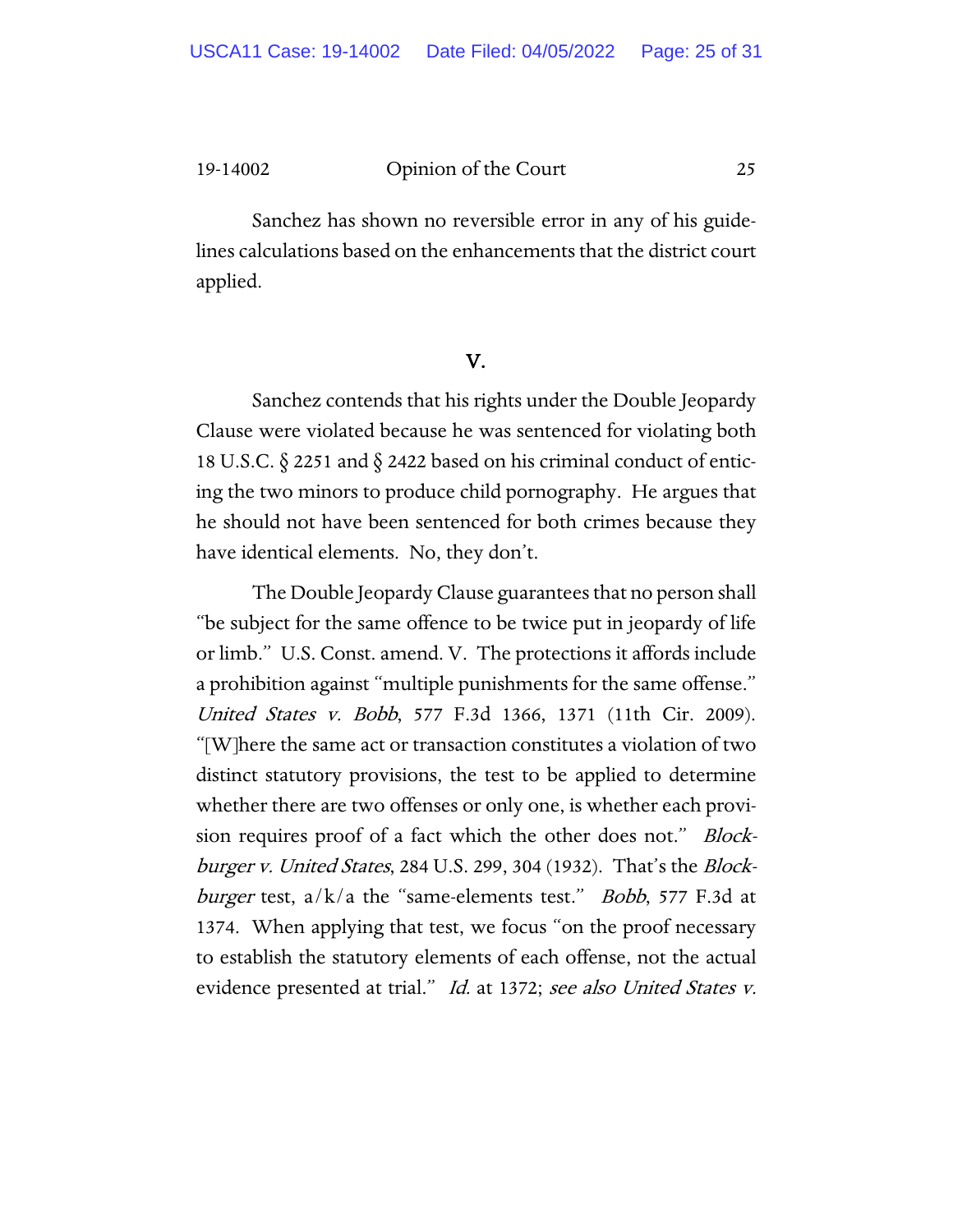*Lee*,  $-$  F.4th  $-$ , No. 20-13505, 2022 WL 829014, at  $*$ 3 (11th Cir. Mar. 21, 2022) ("This strictly elemental analysis applies even where we are presented with two offenses based on the same factual allegations.") (quotation marks omitted). We look at whether the two statutes have the same elements. See Bobb, 577 F.3d at 1372, 1374.

They don't, as the Sixth Circuit has held. It rejected a similar double jeopardy challenge to sentences under § 2422 and § 2251 because the elements of the statutes are different:

> Here, 18 U.S.C.  $\S$  2422(b) requires the government to prove that [the defendant] attempted to persuade a minor to engage in "sexual activity for which any person can be charged with a criminal offense." This element is not found in 18 U.S.C.  $\S$  2251. And  $\S$  2251 requires the government to prove that [the defendant] attempted to persuade a minor to engage in sexually explicit conduct "for the purpose of producing any visual depiction of such conduct." This element is not contained in 18 U.S.C.  $\S$  2422(b). Because 18 U.S.C. §§ 2422(b) and 2251 each require proof of an element that the other does not, [the defendant's] double jeopardy argument fails.

United States v. Hart, 635 F.3d 850, 858 (6th Cir. 2011); see also United States v. Isabella, 918 F.3d 816, 849 n.28 (10th Cir. 2019) (rejecting the defendant's argument that the "'activity for which any person can be charged with a criminal offense' under  $\S$  2422(b) was the same activity [that formed the basis of] his conviction under  $\S$  2251(a)" because the elements of the statutes differed).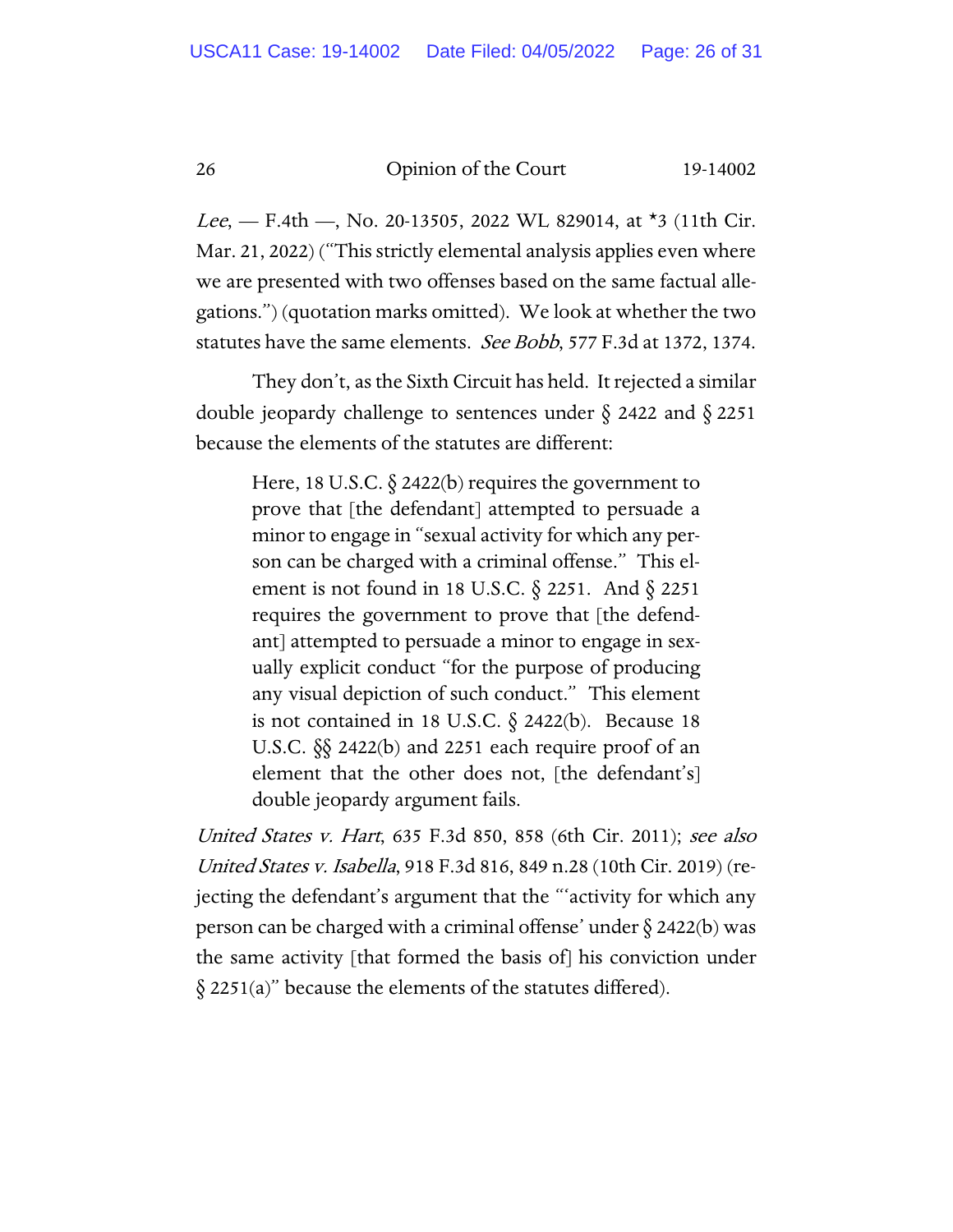We agree. The statutes have some different elements. They pass the *Blockburger* test. Sanchez's double jeopardy argument fails.

#### VI.

Finally, Sanchez contends that his guidelines-range life sentence (plus a 10-year consecutive mandatory minimum one) is substantively unreasonable. He argues that it would have been enough to impose the mandatory minimum sentence of 35 years (25 years on the child pornography production counts plus 10 years consecutive on count 7, the felony offense involving a minor while he was already registered as a sex offender). Sanchez points to the sentence hearing testimony of defense witness psychologist Dr. Imhof. He testified to his opinion that Sanchez's risk of recidivism would be greatly reduced after he served a 35-year sentence, at which time Sanchez would be in his mid-sixties. Sanchez also argues that "the court unreasonably placed no weight on the many, many mitigating factors here — that [he] served his country in the United States Air Force, which included deployments overseas; [his] vulnerability in prison; and no evidence of intent to actually distribute the images sent to him."

We review the reasonableness of a sentence only for abuse of discretion. United States v. Irey, 612 F.3d 1160, 1188–89 (11th Cir. 2010) (en banc). We will "vacate the sentence if, but only if,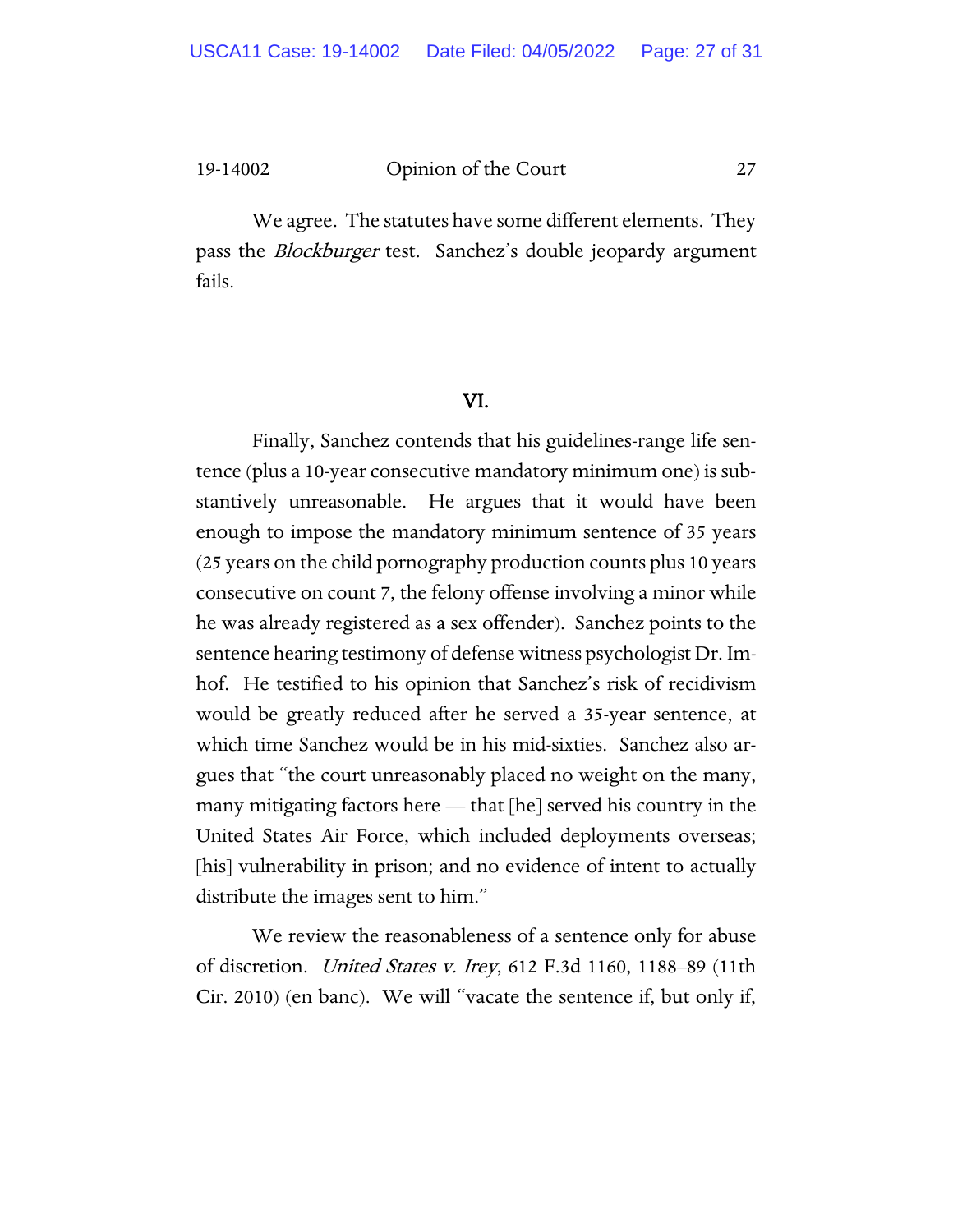we are left with the definite and firm conviction that the district court committed a clear error of judgment in weighing the § 3553(a) factors by arriving at a sentence that lies outside the range of reasonable sentences dictated by the facts of the case." Id. at 1190 (quotation marks omitted).

The district court did not improperly weigh the factors or commit a clear error of judgment. See id. The court stated that it had taken into account the  $\S$  3553(a) factors and mitigating facts, such as Sanchez's consistent employment history, his military service, and Dr. Imhof's testimony that Sanchez suffers from bipolar disorder and depression. The court considered a lower sentence but decided it would not be appropriate under the circumstances.

At the sentence hearing, the court explained in detail its findings and conclusion about the appropriate sentence. In weighing the  $\S 3553(a)$  factors, the court considered the fact that Sanchez was already a registered sex offender when he committed the seven crimes for which he had most recently been convicted in this case. It noted that after his prior sex offense crime, which he committed while he was in the military, he was "confined" and was "sentenced to treatment." A problem was, as the court found, that "[c]learly, the treatment that [Sanchez] received did not alleviate the urges that [he] regularly experienced in regard to contact that [he] had with minors." The court pointed out that Sanchez's own witness, Dr. Imhof, stated that the prior conviction "was a shot over the bow, but [Sanchez] didn't get the message." He failed to get the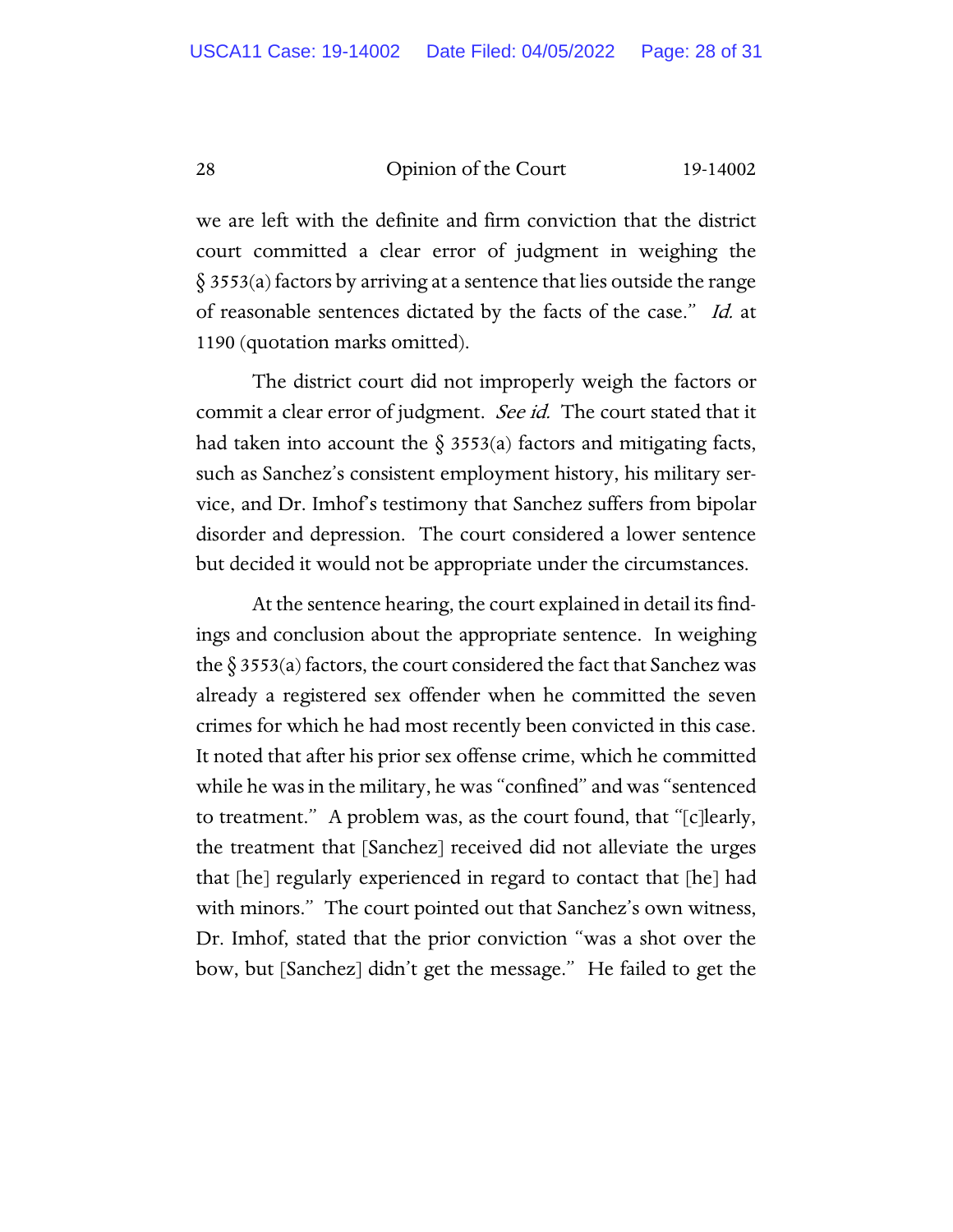message, the court found, even after his prior confinement and treatment.

Instead of getting the message, the court said, Sanchez "sought" CP as one of his victims and even "befriended her family." The court had heard testimony from CP during the trial that Sanchez had sex with the fourteen-year-old girl on multiple occasions. At sentencing, the court spoke directly to Sanchez:

By [CP's] own admission, she was a shy, insecure 14 year-old. During the course of the offense, you not only took her virginity, but you took her dignity as well in all of the messages you sent her, the barrage of phone calls, of contact, of sexual contact with her. And all through that, when confronted during the course of the search warrant you continued to deny any allegations that she made against you. In fact, during the controlled call you acted like you didn't even know her, her family or her sister. And you continued to lie to law enforcement about all of those contacts.

The court found it "[p]articularly troubling" that after law enforcement seized Sanchez's phone, he "still didn't stop." Instead, he "sought another victim." It appeared that he was "always looking for another victim, always looking for another conquest."

To that end, the court explained, after law enforcement took Sanchez's phone, he got another one and found another young victim by preying on a family who came to eat at the restaurant where he worked. About the crimes he had committed against that other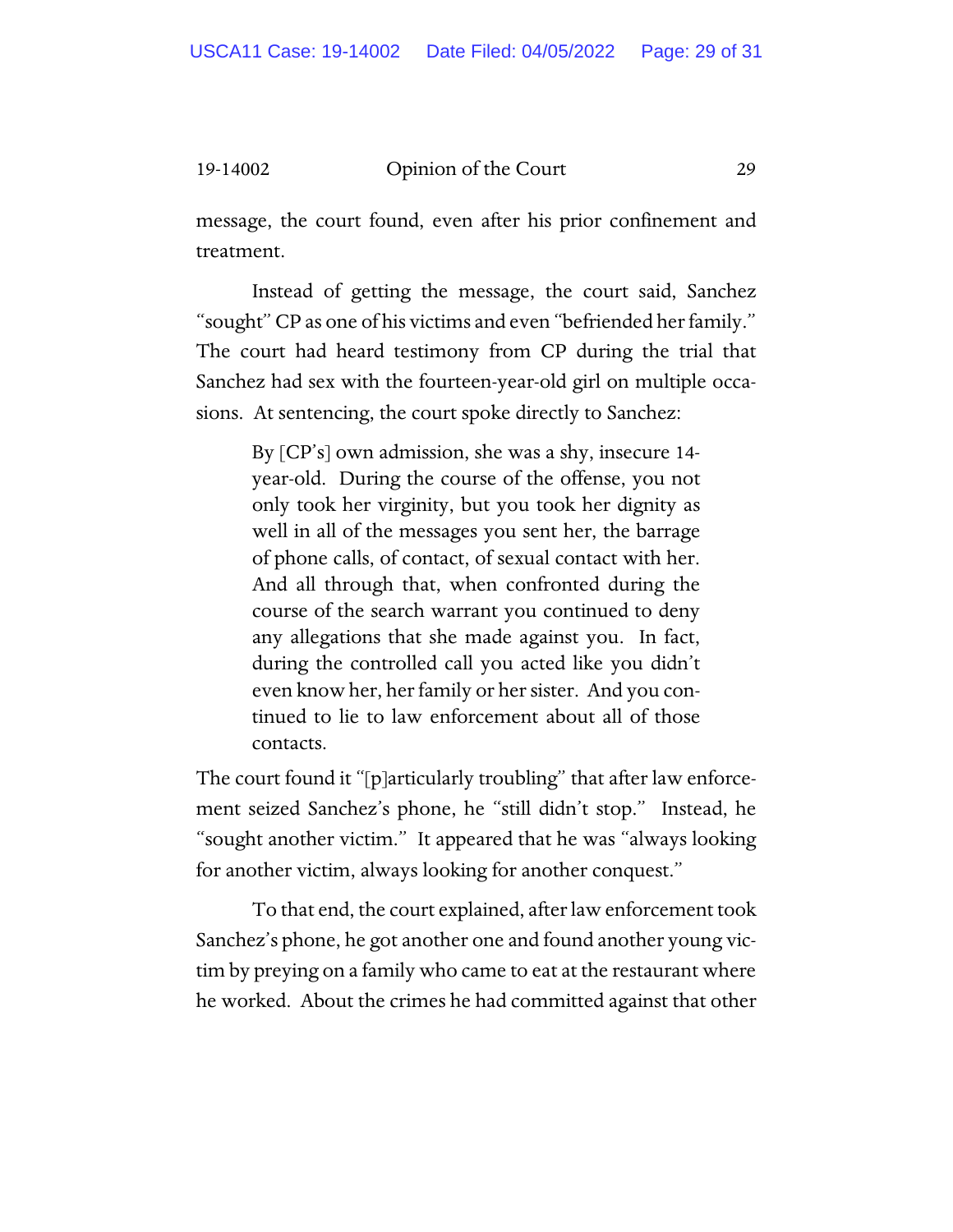child victim, AP, the court said that Sanchez "demand[ed]" that the girl "send [him] photographs of herself, repeatedly, constantly texting her, sending messages," all the while pretending that he was a 13-year-old boy. The court wondered how Sanchez "kept up with the barrage of text messages, changing [him]self and [his] identity from [13-year-old fictional] Gian King to [him]self and then texting [AP]." The court said it "barely could keep up" while "reading the messages, and [Sanchez was] changing [his] identity after every text." Even when he was arrested, the court pointed out, Sanchez tried to hide his phone, which was the "second phone that [he] got after [his] first phone was confiscated." The district court explained that it had considered both the mitigating factors and the fact that again and again Sanchez was undeterred in his conduct of committing sex crimes against children.

In light of all those considerations, the court imposed the guidelines sentence of life imprisonment plus a consecutive tenyear mandatory minimum, which was required because Sanchez had committed felony crimes involving minors while he was already registered as a sex offender.

"We've upheld time and again sentences that will outlast a child pornographer's life." *Isaac*, 987 F.3d at 996 (citing four decisions that also cite others). And the life sentence here was within the guidelines range. See id. at 994 ("Though we don't automatically presume a sentence within the guidelines range is reasonable, we ordinarily expect it to be.") (quotation marks omitted). The